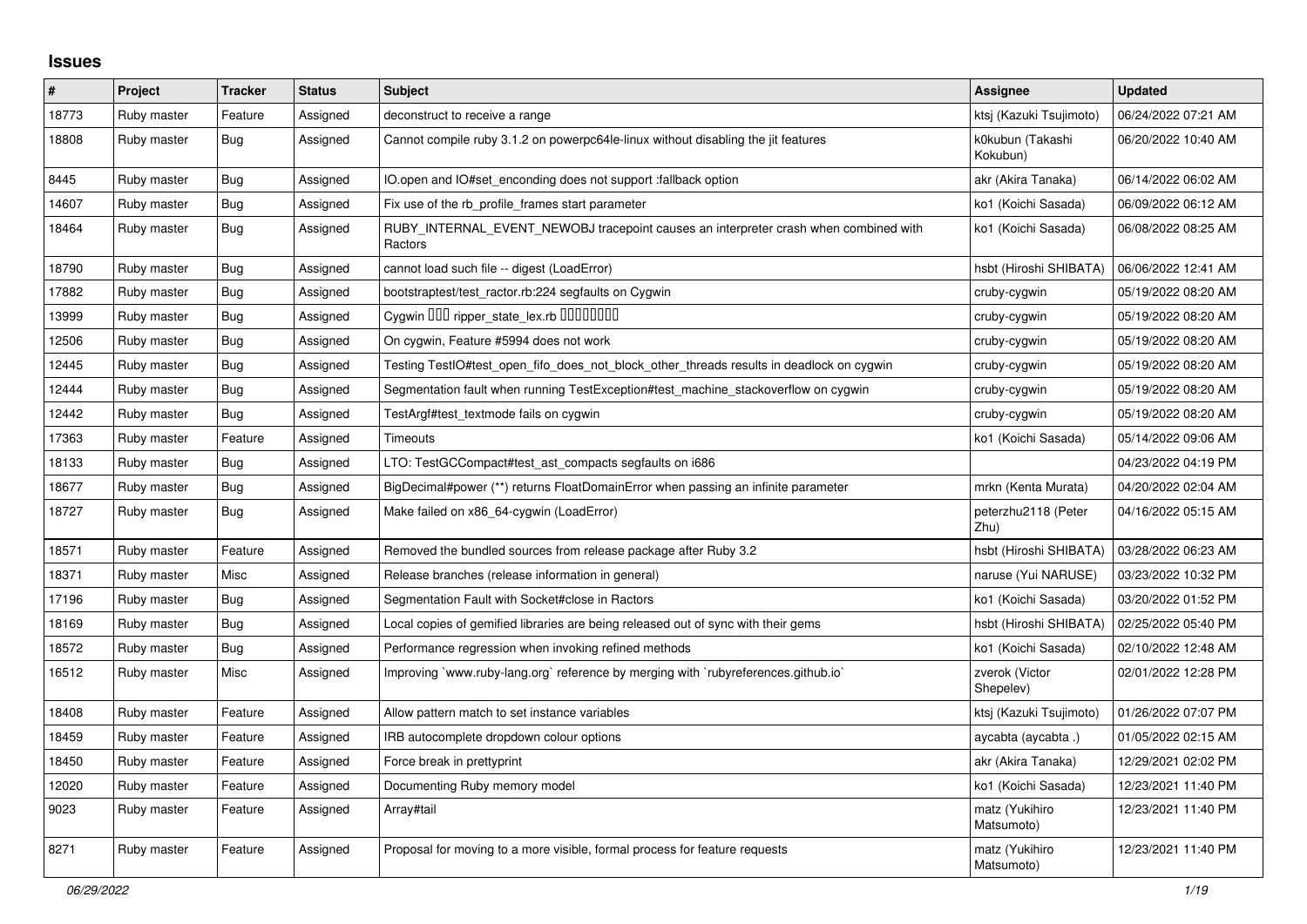| $\pmb{\#}$ | Project     | <b>Tracker</b> | <b>Status</b> | <b>Subject</b>                                                                                                                                                      | Assignee                     | <b>Updated</b>      |
|------------|-------------|----------------|---------------|---------------------------------------------------------------------------------------------------------------------------------------------------------------------|------------------------------|---------------------|
| 8263       | Ruby master | Feature        | Assigned      | Support discovering yield state of individual Fibers                                                                                                                | ko1 (Koichi Sasada)          | 12/23/2021 11:40 PM |
| 6308       | Ruby master | Feature        | Assigned      | Eliminate delegation from WeakRef                                                                                                                                   | matz (Yukihiro<br>Matsumoto) | 12/23/2021 11:40 PM |
| 17339      | Ruby master | Feature        | Assigned      | Semantic grouping with BigDecimal#to s                                                                                                                              | mrkn (Kenta Murata)          | 12/20/2021 12:39 PM |
| 17826      | Ruby master | Bug            | Assigned      | Ractor#take hangs if used in multiple Threads                                                                                                                       | ko1 (Koichi Sasada)          | 12/15/2021 01:30 PM |
| 18381      | Ruby master | <b>Bug</b>     | Assigned      | Default vs Bundled gems                                                                                                                                             | hsbt (Hiroshi SHIBATA)       | 12/15/2021 11:09 AM |
| 18024      | Ruby master | Bug            | Assigned      | Ractor crashes when connections are closed in multiple Ractors                                                                                                      | ko1 (Koichi Sasada)          | 12/14/2021 04:41 PM |
| 17998      | Ruby master | Bug            | Assigned      | ractor: process hanging (with ractors initialized, but not being used)                                                                                              | ko1 (Koichi Sasada)          | 12/02/2021 08:17 PM |
| 14090      | Ruby master | Bug            | Assigned      | TestGc#test_interrupt_in_finalizer` fails very rarely                                                                                                               | ko1 (Koichi Sasada)          | 12/02/2021 07:24 PM |
| 18355      | Ruby master | Bug            | Assigned      | require("pathname") within rack application chnages behaviors of Pathname methods, such as<br>absolute?(), when there are two versions of 'pathname' gem installed. | hsbt (Hiroshi SHIBATA)       | 11/30/2021 08:01 AM |
| 18034      | Ruby master | <b>Bug</b>     | Assigned      | Segmentation fault fiddle with `--enable-bundled-libffi` and macOS                                                                                                  | kou (Kouhei Sutou)           | 11/30/2021 07:39 AM |
| 17516      | Ruby master | <b>Bug</b>     | Assigned      | forking in a ractor causes Ruby to crash                                                                                                                            | ko1 (Koichi Sasada)          | 11/30/2021 05:26 AM |
| 13671      | Ruby master | <b>Bug</b>     | Assigned      | Regexp with lookbehind and case-insensitivity raises RegexpError only on strings with certain characters                                                            | duerst (Martin Dürst)        | 11/30/2021 04:42 AM |
| 18337      | Ruby master | <b>Bug</b>     | Assigned      | Ruby allows zero-width characters in identifiers                                                                                                                    | duerst (Martin Dürst)        | 11/24/2021 09:13 AM |
| 16776      | Ruby master | <b>Bug</b>     | Assigned      | Regression in coverage library                                                                                                                                      | ko1 (Koichi Sasada)          | 11/24/2021 07:26 AM |
| 17478      | Ruby master | <b>Bug</b>     | Assigned      | Ruby3.0 is slower than Ruby2.7.2 when parsing a large CSV file                                                                                                      | kou (Kouhei Sutou)           | 11/24/2021 05:12 AM |
| 12911      | Ruby master | Misc           | Assigned      | Translate docs                                                                                                                                                      |                              | 11/24/2021 04:52 AM |
| 16497      | Ruby master | <b>Bug</b>     | Assigned      | StringIO#internal_encoding is broken (more severely in 2.7)                                                                                                         | nobu (Nobuyoshi<br>Nakada)   | 10/26/2021 04:31 PM |
| 12436      | Ruby master | <b>Bug</b>     | Assigned      | newline argument of File.open seems not respected on Windows                                                                                                        | nobu (Nobuyoshi<br>Nakada)   | 10/25/2021 09:07 AM |
| 17295      | Ruby master | Feature        | Assigned      | Feature: Create a directory and file with Pathname#touch                                                                                                            | akr (Akira Tanaka)           | 09/28/2021 01:20 AM |
| 17720      | Ruby master | Misc           | Assigned      | Cirrus CI to check non-x86_64 architecture cases by own machines                                                                                                    | jaruga (Jun Aruga)           | 09/26/2021 10:24 AM |
| 17355      | Ruby master | Feature        | Assigned      | Using same set of names in or-patterns (pattern matching with $Foo(x)   Bar(x)$ )                                                                                   | ktsi (Kazuki Tsujimoto)      | 09/13/2021 09:11 AM |
| 18142      | Ruby master | <b>Bug</b>     | Assigned      | Segmentation fault with Ruby 3.0.2                                                                                                                                  | k0kubun (Takashi<br>Kokubun) | 09/02/2021 07:43 AM |
| 17294      | Ruby master | Feature        | Assigned      | Feature: Allow method chaining with Pathname#mkpath Pathname#rmtree                                                                                                 | akr (Akira Tanaka)           | 08/30/2021 06:52 AM |
| 17296      | Ruby master | Feature        | Assigned      | Feature: Pathname#chmod use FileUtils.chmod instead of File                                                                                                         | akr (Akira Tanaka)           | 08/30/2021 06:51 AM |
| 17297      | Ruby master | Feature        | Assigned      | Feature: Introduce Pathname.mktmpdir                                                                                                                                | akr (Akira Tanaka)           | 08/30/2021 06:51 AM |
| 13864      | Ruby master | <b>Bug</b>     | Assigned      | Rinda multicast test failures due to missing default route                                                                                                          | seki (Masatoshi Seki)        | 08/17/2021 07:16 AM |
| 16836      | Ruby master | <b>Bug</b>     | Assigned      | configure-time LDFLAGS leak into ruby pkg-config file                                                                                                               | nobu (Nobuyoshi<br>Nakada)   | 08/14/2021 09:10 AM |
| 14901      | Ruby master | Feature        | Assigned      | [PATCH] do not block SIGCHLD in normal Ruby Threads                                                                                                                 | normalperson (Eric<br>Wong)  | 07/19/2021 05:23 AM |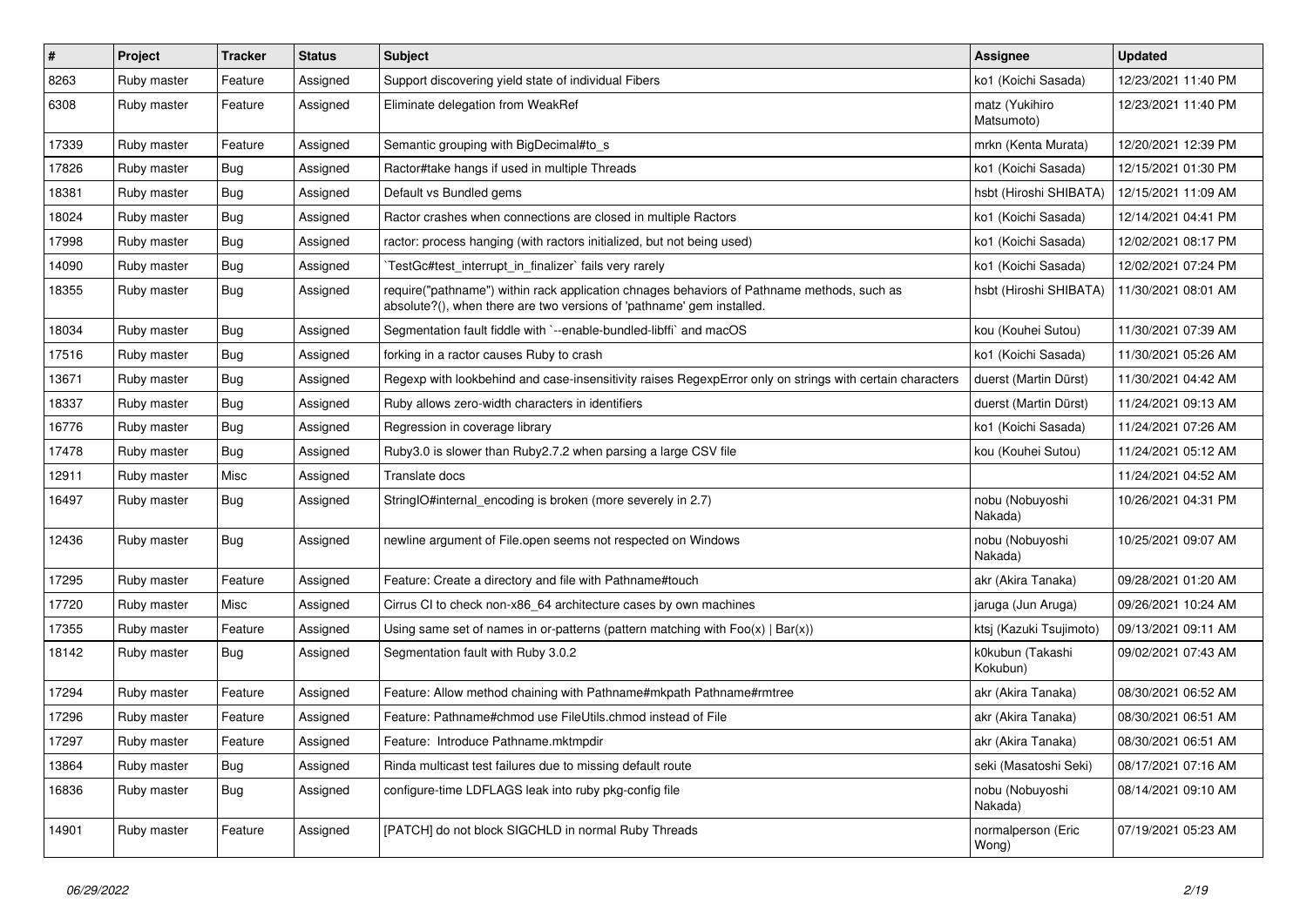| #     | Project     | <b>Tracker</b> | <b>Status</b> | <b>Subject</b>                                                                                                            | <b>Assignee</b>               | <b>Updated</b>      |
|-------|-------------|----------------|---------------|---------------------------------------------------------------------------------------------------------------------------|-------------------------------|---------------------|
| 17664 | Ruby master | Bug            | Assigned      | Behavior of sockets changed in Ruby 3.0 to non-blocking                                                                   | ioquatix (Samuel<br>Williams) | 07/12/2021 10:28 AM |
| 13129 | Ruby master | Feature        | Assigned      | Refinements cannot refine method_missing and respond_to_missing?                                                          | matz (Yukihiro<br>Matsumoto)  | 07/03/2021 10:45 PM |
| 16805 | Ruby master | Misc           | Assigned      | Coroutine's license is unclear                                                                                            | ReiOdaira (Rei Odaira)        | 07/01/2021 10:09 PM |
| 17662 | Ruby master | Misc           | Assigned      | The heredoc pattern used in tests does not syntax highlight correctly in many editors                                     | nobu (Nobuyoshi<br>Nakada)    | 06/30/2021 12:54 PM |
| 16951 | Ruby master | Bug            | Assigned      | Consistently referer dependencies                                                                                         | hsbt (Hiroshi SHIBATA)        | 06/17/2021 06:15 AM |
| 13298 | Ruby master | Bug            | Assigned      | mingw SEGV TestEnumerable#test_callcc                                                                                     | nobu (Nobuyoshi<br>Nakada)    | 06/04/2021 03:41 AM |
| 8460  | Ruby master | Feature        | Assigned      | PATCH: optparse: add keep unknown option                                                                                  | nobu (Nobuyoshi<br>Nakada)    | 05/27/2021 10:07 PM |
| 9010  | Ruby master | Bug            | Assigned      | ./configure --prefix= cannot handle directories with spaces                                                               | nobu (Nobuyoshi<br>Nakada)    | 04/26/2021 10:38 PM |
| 12543 | Ruby master | Feature        | Assigned      | explicit tail call syntax: foo() then return                                                                              | matz (Yukihiro<br>Matsumoto)  | 04/18/2021 03:02 PM |
| 17679 | Ruby master | <b>Bug</b>     | Assigned      | Ractor incoming channel can consume unlimited resources                                                                   | ko1 (Koichi Sasada)           | 03/26/2021 09:16 AM |
| 17676 | Ruby master | Bug            | Assigned      | Accessing ENV from Ractor raises IsolationError                                                                           | ko1 (Koichi Sasada)           | 03/09/2021 02:37 AM |
| 17677 | Ruby master | Bug            | Assigned      | Ractor crashes fork when blocking                                                                                         | ko1 (Koichi Sasada)           | 03/09/2021 12:42 AM |
| 17678 | Ruby master | Bug            | Assigned      | Ractors do not restart after fork                                                                                         | ko1 (Koichi Sasada)           | 03/09/2021 12:42 AM |
| 13513 | Ruby master | Bug            | Assigned      | Resolv::DNS::Message.decode hangs after detecting truncation in UDP messages                                              | akr (Akira Tanaka)            | 03/08/2021 11:35 PM |
| 17638 | Ruby master | Feature        | Assigned      | Support backtracing with the libbacktrace library                                                                         | naruse (Yui NARUSE)           | 03/05/2021 03:40 PM |
| 16842 | Ruby master | Bug            | Assigned      | inspect` prints the UTF-8 character U+0085 (NEXT LINE) verbatim even though it is not printable                           | duerst (Martin Dürst)         | 02/26/2021 05:43 AM |
| 17593 | Ruby master | Feature        | Assigned      | load iseg eval should override the ISeg path                                                                              | ko1 (Koichi Sasada)           | 02/16/2021 08:27 AM |
| 7394  | Ruby master | Feature        | Assigned      | Enumerable#find ifnone parameter could be non-callable                                                                    | nobu (Nobuyoshi<br>Nakada)    | 02/10/2021 09:32 AM |
| 16694 | Ruby master | Bug            | Assigned      | JIT vs hardened GCC with PCH                                                                                              | k0kubun (Takashi<br>Kokubun)  | 02/02/2021 07:38 AM |
| 17578 | Ruby master | Bug            | Assigned      | mkmf experimental C++ Support                                                                                             | nobu (Nobuyoshi<br>Nakada)    | 01/27/2021 03:51 AM |
| 17291 | Ruby master | Feature        | Assigned      | Optimize __send__ call                                                                                                    | matz (Yukihiro<br>Matsumoto)  | 01/12/2021 05:47 AM |
| 15499 | Ruby master | Bug            | Assigned      | Breaking behavior on ruby 2.6: rb thread call without gvl doesn't invoke unblock function when used on<br>the main thread | ko1 (Koichi Sasada)           | 01/05/2021 02:24 AM |
| 8948  | Ruby master | Feature        | Assigned      | Frozen regex                                                                                                              | matz (Yukihiro<br>Matsumoto)  | 12/20/2020 07:15 PM |
| 17376 | Ruby master | Misc           | Assigned      | Reduce number of GitHub Actions                                                                                           | shyouhei (Shyouhei<br>Urabe)  | 12/10/2020 11:50 AM |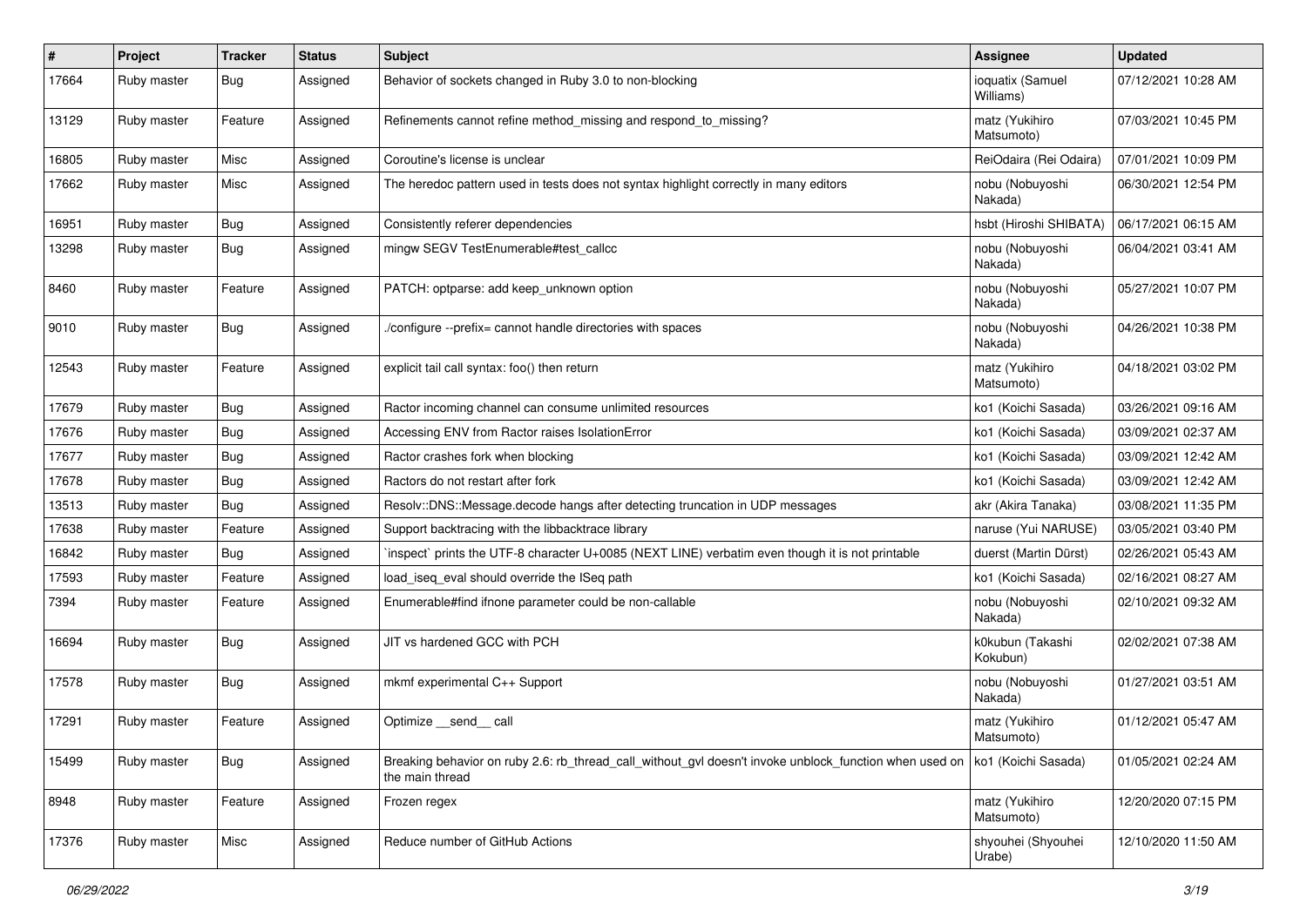| $\vert$ # | Project     | <b>Tracker</b> | <b>Status</b> | <b>Subject</b>                                                                                                    | <b>Assignee</b>                   | <b>Updated</b>      |
|-----------|-------------|----------------|---------------|-------------------------------------------------------------------------------------------------------------------|-----------------------------------|---------------------|
| 6810      | Ruby master | Feature        | Assigned      | module A::B; end` is not equivalent to `module A; module B; end; end` with respect to constant lookup`<br>(scope) | matz (Yukihiro<br>Matsumoto)      | 12/10/2020 09:22 AM |
| 16937     | Ruby master | Feature        | Assigned      | Add DNS over HTTP to Resolv                                                                                       | akr (Akira Tanaka)                | 12/10/2020 09:15 AM |
| 16461     | Ruby master | Feature        | Assigned      | Proc#using                                                                                                        | matz (Yukihiro<br>Matsumoto)      | 12/10/2020 09:10 AM |
| 13847     | Ruby master | Feature        | Assigned      | Gem activated problem for default gems                                                                            |                                   | 12/10/2020 08:53 AM |
| 6841      | Ruby master | Feature        | Assigned      | Shorthand for Assigning Return Value of Method to Self                                                            | matz (Yukihiro<br>Matsumoto)      | 12/10/2020 08:53 AM |
| 6594      | Ruby master | Feature        | Assigned      | Integrated Functor                                                                                                | matz (Yukihiro<br>Matsumoto)      | 12/10/2020 08:53 AM |
| 6452      | Ruby master | Feature        | Assigned      | Allow extend to override class methods                                                                            | matz (Yukihiro<br>Matsumoto)      | 12/10/2020 08:53 AM |
| 5825      | Ruby master | Feature        | Assigned      | Sweet instance var assignment in the object initializer                                                           | matz (Yukihiro<br>Matsumoto)      | 12/10/2020 08:53 AM |
| 8164      | Ruby master | Feature        | Assigned      | Public/Private                                                                                                    | matz (Yukihiro<br>Matsumoto)      | 12/10/2020 08:50 AM |
| 7644      | Ruby master | Feature        | Assigned      | In refinements, change "using" keyword to a less generic word.                                                    | matz (Yukihiro<br>Matsumoto)      | 12/10/2020 08:49 AM |
| 5456      | Ruby master | Feature        | Assigned      | kernel#syscall() should be removed.                                                                               | matz (Yukihiro<br>Matsumoto)      | 12/10/2020 08:46 AM |
| 1644      | Ruby master | Feature        | Assigned      | recv on inherited socket wrapped in TCPSocket does not read data, on Windows                                      | cruby-windows                     | 12/10/2020 08:45 AM |
| 14922     | Ruby master | Feature        | Assigned      | Resolv getaddresses ignores AAAA records for IPv6                                                                 | akr (Akira Tanaka)                | 11/13/2020 04:01 AM |
| 11322     | Ruby master | Feature        | Assigned      | OpenUri: RuntimeError: HTTP redirection loop                                                                      | akr (Akira Tanaka)                | 11/13/2020 03:52 AM |
| 17289     | Ruby master | <b>Bug</b>     | Assigned      | Time#strftime occurs Segmentation Fault on ruby-2.7.2p137                                                         | shyouhei (Shyouhei<br>Urabe)      | 11/05/2020 07:57 AM |
| 15628     | Ruby master | Feature        | Assigned      | init_inetsock_internal should fallback to IPv4 if IPv6 is unreachable                                             | Glass_saga (Masaki<br>Matsushita) | 09/25/2020 05:42 AM |
| 10637     | Ruby master | Feature        | Assigned      | Puppet orchestration on vagrant fails with Error: Non-HTTP proxy URI                                              | akr (Akira Tanaka)                | 09/23/2020 10:23 PM |
| 14737     | Ruby master | Feature        | Assigned      | Split default gems into separate directory structure                                                              | hsbt (Hiroshi SHIBATA)            | 09/02/2020 06:00 PM |
| 14476     | Ruby master | Feature        | Assigned      | Adding same_all? for checking whether all items in an Array are same                                              | mrkn (Kenta Murata)               | 08/28/2020 01:10 PM |
| 6309      | Ruby master | Feature        | Assigned      | Add a reference queue for weak references                                                                         | matz (Yukihiro<br>Matsumoto)      | 08/23/2020 09:07 PM |
| 15281     | Ruby master | Feature        | Assigned      | Speed up Set#intersect with size check.                                                                           | knu (Akinori MUSHA)               | 08/11/2020 02:43 AM |
| 17111     | Ruby master | Feature        | Assigned      | Improve performance of Net::HTTPHeader#set_form by 40%                                                            | naruse (Yui NARUSE)               | 08/10/2020 05:36 AM |
| 6596      | Ruby master | Feature        | Assigned      | New method `Array#indexes`                                                                                        | matz (Yukihiro<br>Matsumoto)      | 07/29/2020 01:41 AM |
| 16963     | Ruby master | Feature        | Assigned      | Remove English.rb from Ruby 2.8/3.0                                                                               | hsbt (Hiroshi SHIBATA)            | 06/19/2020 09:48 AM |
| 16819     | Ruby master | <b>Bug</b>     | Assigned      | Line reporting off by one when reporting line of a hash?                                                          | ko1 (Koichi Sasada)               | 06/16/2020 05:57 PM |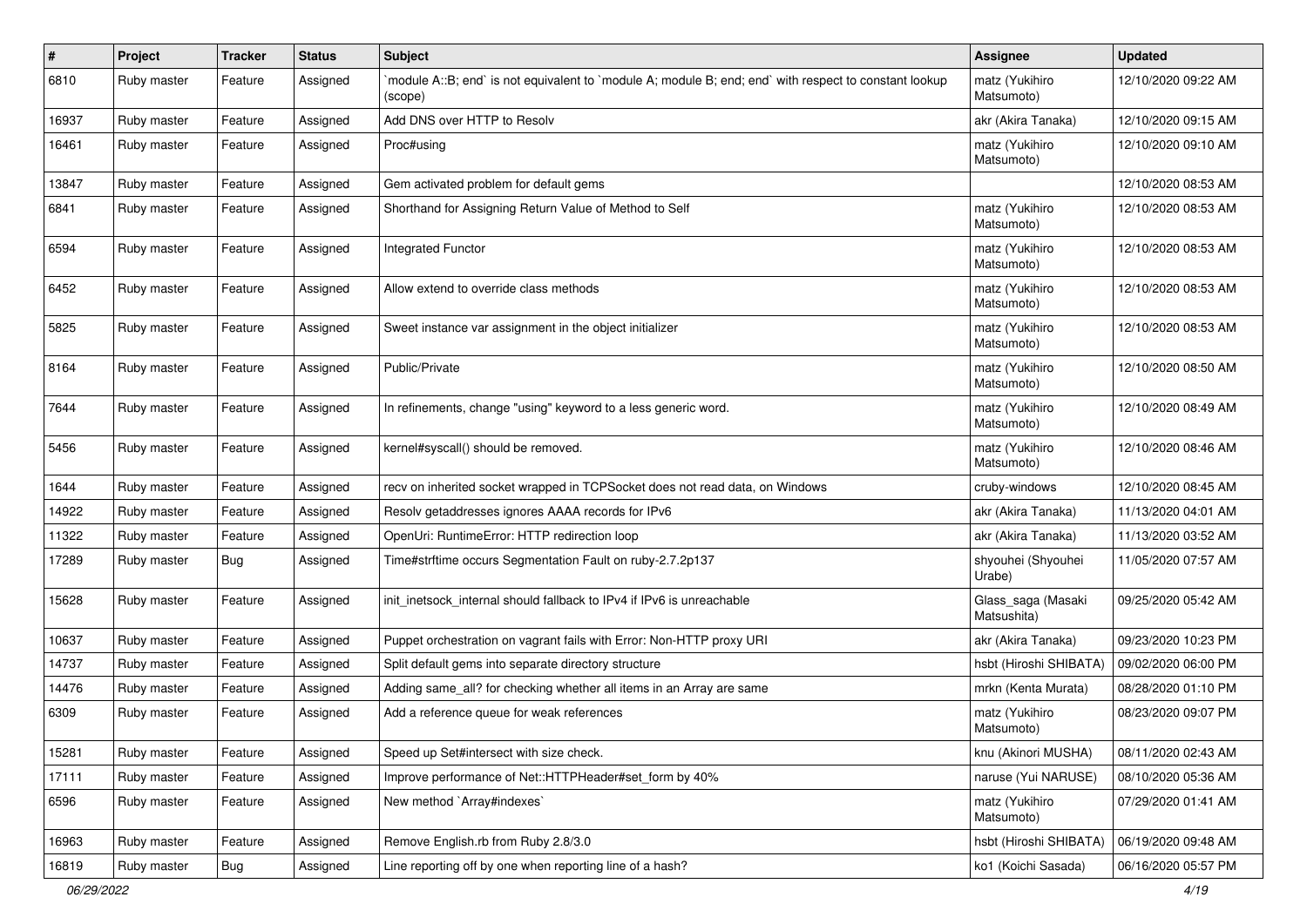| $\pmb{\#}$ | Project     | <b>Tracker</b> | <b>Status</b> | <b>Subject</b>                                                                       | Assignee                      | <b>Updated</b>      |
|------------|-------------|----------------|---------------|--------------------------------------------------------------------------------------|-------------------------------|---------------------|
| 16350      | Ruby master | Feature        | Assigned      | ArithmeticSequence#member? can result in infinite loop                               | mrkn (Kenta Murata)           | 05/29/2020 10:26 PM |
| 16747      | Ruby master | Misc           | Assigned      | Repository reorganization request                                                    | nobu (Nobuyoshi<br>Nakada)    | 05/22/2020 01:30 PM |
| 11816      | Ruby master | Feature        | Assigned      | Partial safe navigation operator                                                     | matz (Yukihiro<br>Matsumoto)  | 04/14/2020 08:02 AM |
| 16630      | Ruby master | Misc           | Assigned      | Deprecate pub/ruby/*snapshot* and use pub/ruby/snapshot/* instead                    | matz (Yukihiro<br>Matsumoto)  | 02/27/2020 09:52 AM |
| 15371      | Ruby master | Feature        | Assigned      | <b>IRB with ARGV</b>                                                                 | aycabta (aycabta.)            | 02/14/2020 11:35 AM |
| 13604      | Ruby master | Feature        | Assigned      | Exposing alternative interface of readline                                           | aycabta (aycabta .)           | 01/20/2020 05:34 AM |
| 5179       | Ruby master | Bug            | Assigned      | Complex#rationalize and to_r with approximate zeros                                  | mrkn (Kenta Murata)           | 01/17/2020 03:00 AM |
| 5781       | Ruby master | Feature        | Assigned      | Query attributes (attribute methods ending in `?` mark)                              | matz (Yukihiro<br>Matsumoto)  | 01/10/2020 06:34 AM |
| 8299       | Ruby master | Bug            | Assigned      | Minor error in float parsing                                                         | nobu (Nobuyoshi<br>Nakada)    | 12/30/2019 03:00 AM |
| 5334       | Ruby master | <b>Bug</b>     | Assigned      | Segmentation fault in InternetExplorer IServiceProvider interface                    | suke (Masaki Suketa)          | 12/30/2019 03:00 AM |
| 15239      | Ruby master | Feature        | Assigned      | [patch] test-spec win32ole                                                           | suke (Masaki Suketa)          | 12/29/2019 01:04 PM |
| 11531      | Ruby master | <b>Bug</b>     | Assigned      | IPAddr#== implements wrong logic                                                     | knu (Akinori MUSHA)           | 12/29/2019 12:50 PM |
| 595        | Ruby master | <b>Bug</b>     | Assigned      | Fiber ignores ensure clause                                                          | ioquatix (Samuel<br>Williams) | 12/29/2019 10:37 AM |
| 4539       | Ruby master | Feature        | Assigned      | Array#zip_with                                                                       | matz (Yukihiro<br>Matsumoto)  | 11/28/2019 08:23 AM |
| 16124      | Ruby master | Misc           | Assigned      | Let the transient heap belong to objspace                                            | ko1 (Koichi Sasada)           | 11/18/2019 08:48 AM |
| 15806      | Ruby master | Misc           | Assigned      | Explicitly initialise encodings on init to remove branches on encoding lookup        | nobu (Nobuyoshi<br>Nakada)    | 08/29/2019 04:29 AM |
| 9115       | Ruby master | <b>Bug</b>     | Assigned      | Logger traps all exceptions; breaks Timeout                                          | sonots (Naotoshi Seo)         | 08/20/2019 12:47 PM |
| 9235       | Ruby master | Feature        | Assigned      | Documentation for commercial support                                                 | zzak (Zachary Scott)          | 08/10/2019 02:55 PM |
| 8126       | Ruby master | Feature        | Assigned      | OpenSSL::SSL::SSLSocket does not define #recv and #send messages                     | rhenium (Kazuki<br>Yamaguchi) | 08/08/2019 11:05 PM |
| 15939      | Ruby master | Feature        | Assigned      | Dump symbols reference to their fstr in ObjectSpace.dump()                           | ko1 (Koichi Sasada)           | 08/08/2019 09:38 PM |
| 16027      | Ruby master | Feature        | Assigned      | Update Ruby's dtrace / USDT API to match what is exposed via the TracePoint API      | ko1 (Koichi Sasada)           | 08/03/2019 02:41 AM |
| 16025      | Ruby master | Misc           | Assigned      | 'st_check_for_sizeof_st_index_t' declared as array with a negative size (emscripten) | nobu (Nobuyoshi<br>Nakada)    | 07/30/2019 11:20 AM |
| 16012      | Ruby master | Feature        | Assigned      | Add a (small) test-install suite?                                                    | hsbt (Hiroshi SHIBATA)        | 07/30/2019 08:13 AM |
| 10919      | Ruby master | Bug            | Assigned      | [gem install] installs multipe platforms                                             | hsbt (Hiroshi SHIBATA)        | 07/30/2019 07:44 AM |
| 15878      | Ruby master | Feature        | Assigned      | Make exit faster by not running GC                                                   | ko1 (Koichi Sasada)           | 07/29/2019 07:48 AM |
| 12354      | Ruby master | Feature        | Assigned      | PKey::EC Can't output public key pem when private key exists                         | rhenium (Kazuki<br>Yamaguchi) | 07/24/2019 10:57 PM |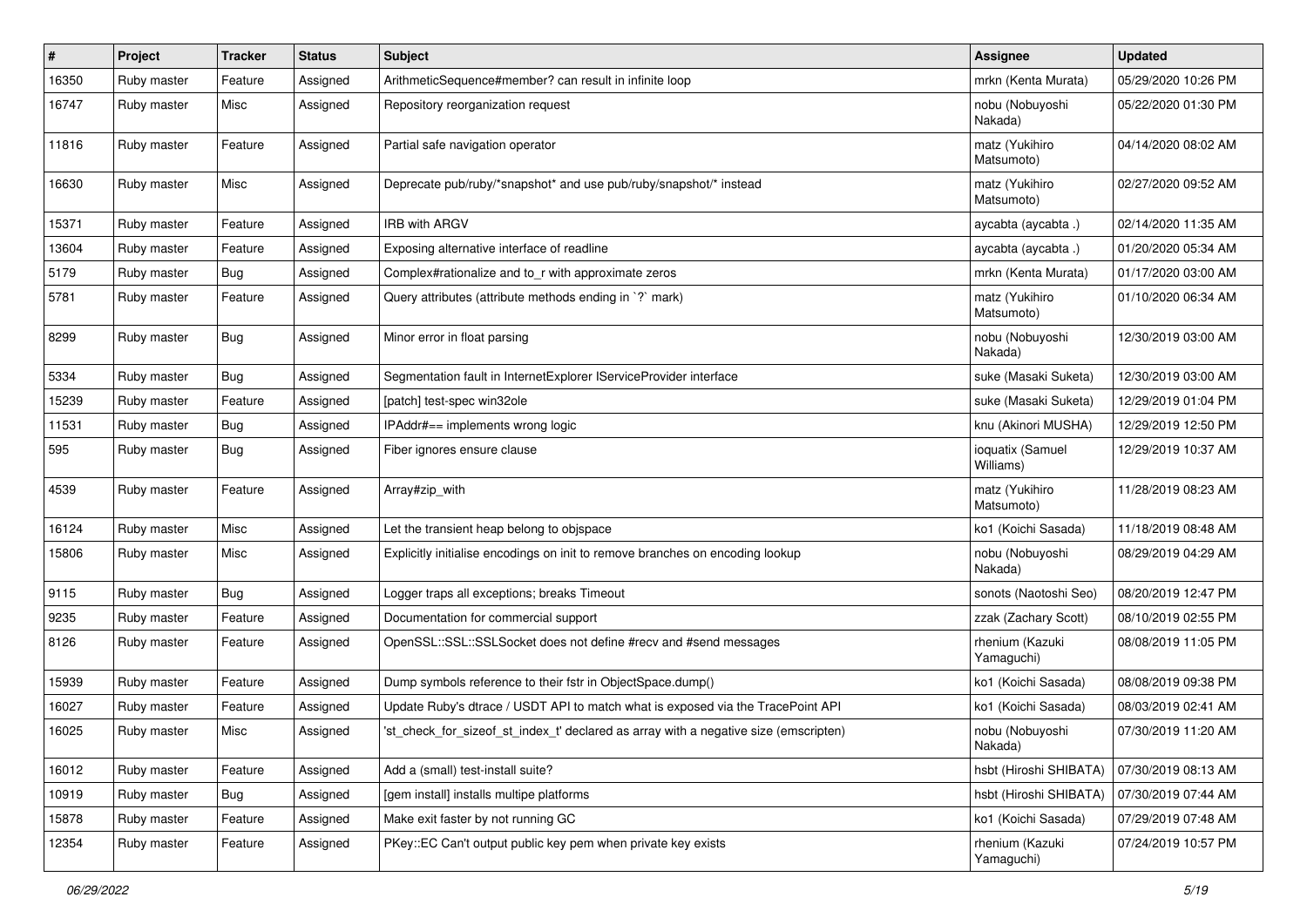| $\sharp$ | <b>Project</b> | <b>Tracker</b> | <b>Status</b> | <b>Subject</b>                                                              | Assignee                                     | <b>Updated</b>      |
|----------|----------------|----------------|---------------|-----------------------------------------------------------------------------|----------------------------------------------|---------------------|
| 5764     | Ruby master    | Feature        | Assigned      | Net::HTTP should assume HTTP/0.9 on unexpected responses                    | naruse (Yui NARUSE)                          | 07/15/2019 05:06 PM |
| 11526    | Ruby master    | <b>Bug</b>     | Assigned      | Streaming HTTP requests are not idempotent and should not be retried        | naruse (Yui NARUSE)                          | 07/01/2019 09:16 PM |
| 6590     | Ruby master    | Feature        | Assigned      | Dealing with bigdecimal, etc gems in JRuby                                  | hsbt (Hiroshi SHIBATA)                       | 05/15/2019 08:33 PM |
| 15166    | Ruby master    | Feature        | Assigned      | 2.5 times faster implementation than current gcd implmentation              | watson1978 (Shizuo<br>Fujita)                | 04/26/2019 09:12 PM |
| 7148     | Ruby master    | Feature        | Assigned      | Improved Tempfile w/o DelegateClass                                         | Glass_saga (Masaki<br>Matsushita)            | 03/27/2019 09:51 AM |
| 15047    | Ruby master    | Feature        | Assigned      | Documentation and more functions for Hash functions in C API                |                                              | 03/20/2019 01:24 AM |
| 15550    | Ruby master    | <b>Bug</b>     | Assigned      | Windows - gem bin files - can't run from bash shell                         | hsbt (Hiroshi SHIBATA)                       | 03/20/2019 01:05 AM |
| 13821    | Ruby master    | Feature        | Assigned      | Allow fibers to be resumed across threads                                   | ko1 (Koichi Sasada)                          | 02/15/2019 10:09 AM |
| 6012     | Ruby master    | Feature        | Assigned      | Proc#source_location also return the column                                 | nobu (Nobuyoshi<br>Nakada)                   | 02/12/2019 07:49 AM |
| 15487    | Ruby master    | Misc           | Assigned      | Clarify default gems maintanance policy                                     | hsbt (Hiroshi SHIBATA)                       | 12/30/2018 08:42 PM |
| 14397    | Ruby master    | Feature        | Assigned      | public, protected and private should return their arguments instead of self | matz (Yukihiro<br>Matsumoto)                 | 12/10/2018 07:08 AM |
| 11527    | Ruby master    | Feature        | Assigned      | IPAddr#mask addr isn't a method                                             | knu (Akinori MUSHA)                          | 11/07/2018 04:12 PM |
| 5945     | Ruby master    | Feature        | Assigned      | Add the ability to mark a at exit as process-local.                         | matz (Yukihiro<br>Matsumoto)                 | 10/10/2018 08:29 AM |
| 11625    | Ruby master    | Feature        | Assigned      | Unlock GVL for SHA1 calculations                                            |                                              | 09/25/2018 11:26 AM |
| 10791    | Ruby master    | Misc           | Assigned      | [PATCH 1/1] Remove unnecessary passing value from doc for Observable        |                                              | 08/10/2018 10:51 AM |
| 13534    | Ruby master    | Feature        | Assigned      | Checking installation results of default gems                               | hsbt (Hiroshi SHIBATA)                       | 07/26/2018 02:16 AM |
| 9366     | Ruby master    | <b>Bug</b>     | Assigned      | "make -j32 check TESTS=-j32" occasionally fails on rubygems/specification   | hsbt (Hiroshi SHIBATA)                       | 07/26/2018 02:13 AM |
| 12639    | Ruby master    | Feature        | Assigned      | Speed up require in RubyGems by 5x                                          | hsbt (Hiroshi SHIBATA)                       | 07/26/2018 02:12 AM |
| 14917    | Ruby master    | Misc           | Assigned      | Add RDoc documents to tar ball                                              | aycabta (aycabta.)                           | 07/21/2018 09:29 AM |
| 7580     | Ruby master    | Feature        | Assigned      | Range translation                                                           | matz (Yukihiro<br>Matsumoto)                 | 06/11/2018 09:51 AM |
| 14543    | Ruby master    | <b>Bug</b>     | Assigned      | make commit` show error of `common-srcs`                                    | nobu (Nobuyoshi<br>Nakada)                   | 06/02/2018 04:17 AM |
| 2631     | Ruby master    | Feature        | Assigned      | Allow IO#reopen to take a block                                             | Glass_saga (Masaki<br>Matsushita)            | 05/24/2018 01:22 PM |
| 5617     | Ruby master    | Feature        | Assigned      | Allow install RubyGems into dediceted directory                             | hsbt (Hiroshi SHIBATA)                       | 05/16/2018 09:15 AM |
| 14727    | Ruby master    | Bug            | Assigned      | TestQueue#test queue with trap always timeout on Windows10                  | ko1 (Koichi Sasada)                          | 05/01/2018 02:59 AM |
| 5007     | Ruby master    | Feature        | Assigned      | Proc#call under: Unifying instance eval and instance exec                   | matz (Yukihiro<br>Matsumoto)                 | 04/19/2018 07:57 AM |
| 14679    | Ruby master    | Bug            | Assigned      | StdLib gems should properly specify their dependencies                      | hsbt (Hiroshi SHIBATA)   04/11/2018 01:14 PM |                     |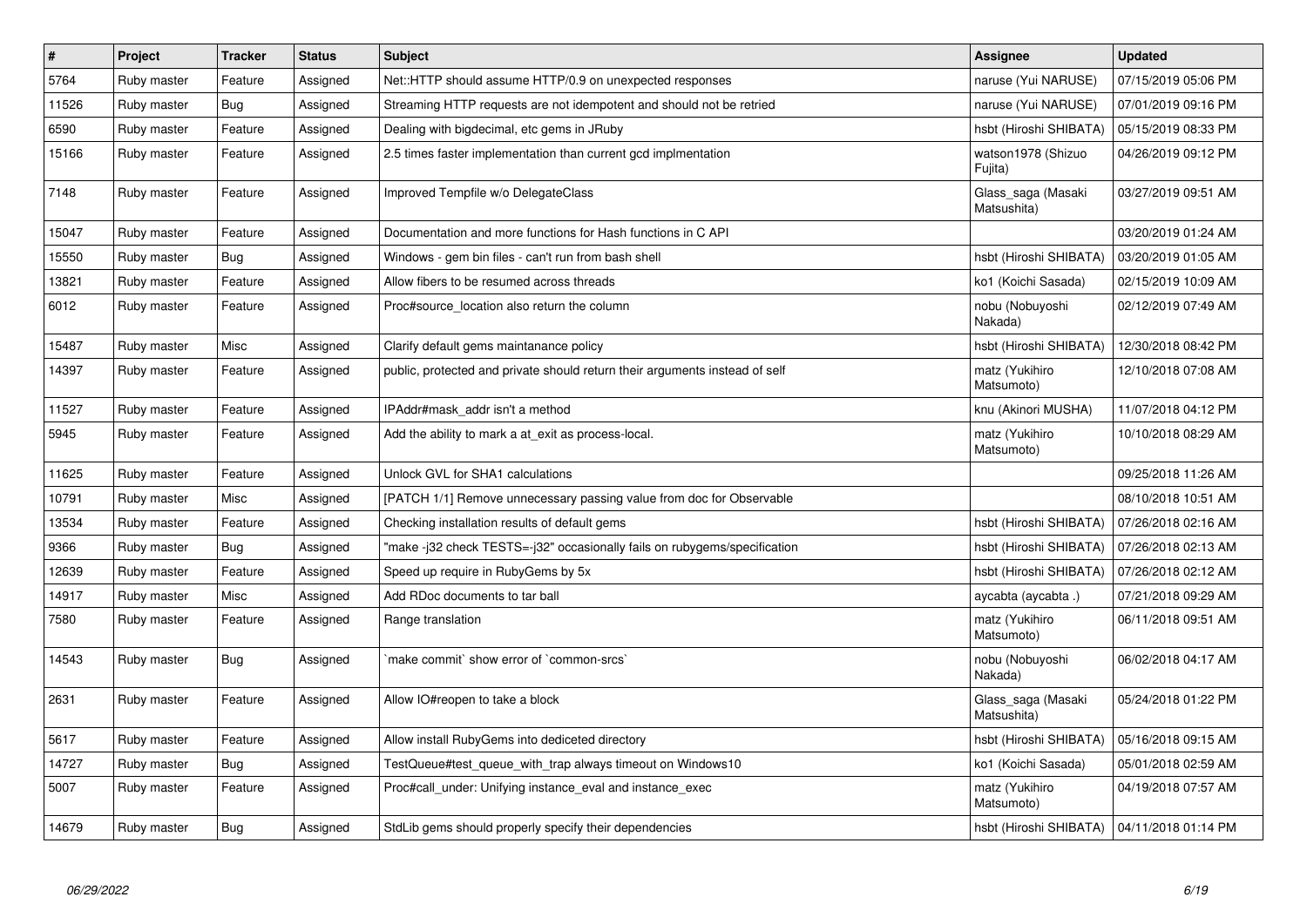| $\#$  | Project     | <b>Tracker</b> | <b>Status</b> | <b>Subject</b>                                                                                                                          | <b>Assignee</b>              | <b>Updated</b>      |
|-------|-------------|----------------|---------------|-----------------------------------------------------------------------------------------------------------------------------------------|------------------------------|---------------------|
| 4824  | Ruby master | Feature        | Assigned      | Provide method Kernel#executed?                                                                                                         | matz (Yukihiro<br>Matsumoto) | 03/05/2018 04:57 AM |
| 12656 | Ruby master | Feature        | Assigned      | Expand short paths with File.expand path                                                                                                | cruby-windows                | 01/31/2018 02:31 PM |
| 14412 | Ruby master | Feature        | Assigned      | DRb UNIX on local machine: add support for getpeereid()                                                                                 | seki (Masatoshi Seki)        | 01/28/2018 12:51 PM |
| 5129  | Ruby master | Feature        | Assigned      | Create a core class "FileArray" and make "ARGF" its instance                                                                            | matz (Yukihiro<br>Matsumoto) | 01/23/2018 02:02 PM |
| 4831  | Ruby master | Feature        | Assigned      | Integer#prime factors                                                                                                                   | yugui (Yuki Sonoda)          | 01/23/2018 08:09 AM |
| 10560 | Ruby master | Misc           | Assigned      | confusion between x=x+y, x+=y, x.concat(y) and y.each{ z  x< <z}< td=""><td>zzak (Zachary Scott)</td><td>01/05/2018 09:02 PM</td></z}<> | zzak (Zachary Scott)         | 01/05/2018 09:02 PM |
| 10129 | Ruby master | Feature        | Assigned      | More descriptive error message for failed net/http requests                                                                             | akr (Akira Tanaka)           | 01/05/2018 09:01 PM |
| 10038 | Ruby master | Feature        | Assigned      | Extend ObjectSpace.dump to expose buffer addresses for String and Array                                                                 | tmm1 (Aman Karmani)          | 01/05/2018 09:01 PM |
| 8782  | Ruby master | Bug            | Assigned      | Don't set rl getc function on editline                                                                                                  | kouji (Kouji Takao)          | 01/05/2018 09:00 PM |
| 8678  | Ruby master | Feature        | Assigned      | Allow invalid string to work with regexp                                                                                                | matz (Yukihiro<br>Matsumoto) | 01/05/2018 09:00 PM |
| 8047  | Ruby master | Feature        | Assigned      | IPAddr makes host address with netmask                                                                                                  | knu (Akinori MUSHA)          | 01/05/2018 09:00 PM |
| 7976  | Ruby master | <b>Bug</b>     | Assigned      | TracePoint call is at call point, not call site                                                                                         | ko1 (Koichi Sasada)          | 01/05/2018 09:00 PM |
| 7964  | Ruby master | Bug            | Assigned      | Writing an ASCII-8BIT String to a StringIO created from a UTF-8 String                                                                  | nobu (Nobuyoshi<br>Nakada)   | 01/05/2018 09:00 PM |
| 7412  | Ruby master | Feature        | Assigned      | Pathname#relative path_from does not support mixed directory separators on windows                                                      | akr (Akira Tanaka)           | 01/05/2018 09:00 PM |
| 6360  | Ruby master | Bug            | Assigned      | Debug information build even without requesting it                                                                                      | nobu (Nobuyoshi<br>Nakada)   | 01/05/2018 09:00 PM |
| 5317  | Ruby master | <b>Bug</b>     | Assigned      |                                                                                                                                         | nobu (Nobuyoshi<br>Nakada)   | 01/05/2018 09:00 PM |
| 2294  | Ruby master | Feature        | Assigned      | [PATCH] ruby_bind_stack() to embed Ruby in coroutine                                                                                    | ko1 (Koichi Sasada)          | 01/05/2018 09:00 PM |
| 9955  | Ruby master | <b>Bug</b>     | Assigned      | issue building dll on mingw, library not found                                                                                          | nobu (Nobuyoshi<br>Nakada)   | 01/05/2018 09:00 PM |
| 9944  | Ruby master | <b>Bug</b>     | Assigned      | in ruby for windows in "system" a redirection to append a file works incorrectly                                                        | cruby-windows                | 01/05/2018 09:00 PM |
| 9189  | Ruby master | <b>Bug</b>     | Assigned      | Build failure on Windows in case of nonascii TEMP environment.                                                                          |                              | 01/05/2018 09:00 PM |
| 13508 | Ruby master | Feature        | Assigned      | How remove/refactor code related mathn library.                                                                                         | hsbt (Hiroshi SHIBATA)       | 12/25/2017 06:15 PM |
| 9020  | Ruby master | Feature        | Assigned      | Net::HTTPResponse predicate/query methods                                                                                               | naruse (Yui NARUSE)          | 12/25/2017 06:15 PM |
| 8850  | Ruby master | Feature        | Assigned      | Convert Rational to decimal string                                                                                                      | matz (Yukihiro<br>Matsumoto) | 12/25/2017 06:15 PM |
| 8576  | Ruby master | Feature        | Assigned      | Add optimized method type for constant value methods                                                                                    | ko1 (Koichi Sasada)          | 12/25/2017 06:15 PM |
| 8536  | Ruby master | Feature        | Assigned      | Implement is numeric? family of methods                                                                                                 | matz (Yukihiro<br>Matsumoto) | 12/25/2017 06:15 PM |
| 8295  | Ruby master | Feature        | Assigned      | Float I Rational IIIIIIIIIIIIIIIIIII BigDecimal IIIIIIIIII                                                                              | mrkn (Kenta Murata)          | 12/25/2017 06:15 PM |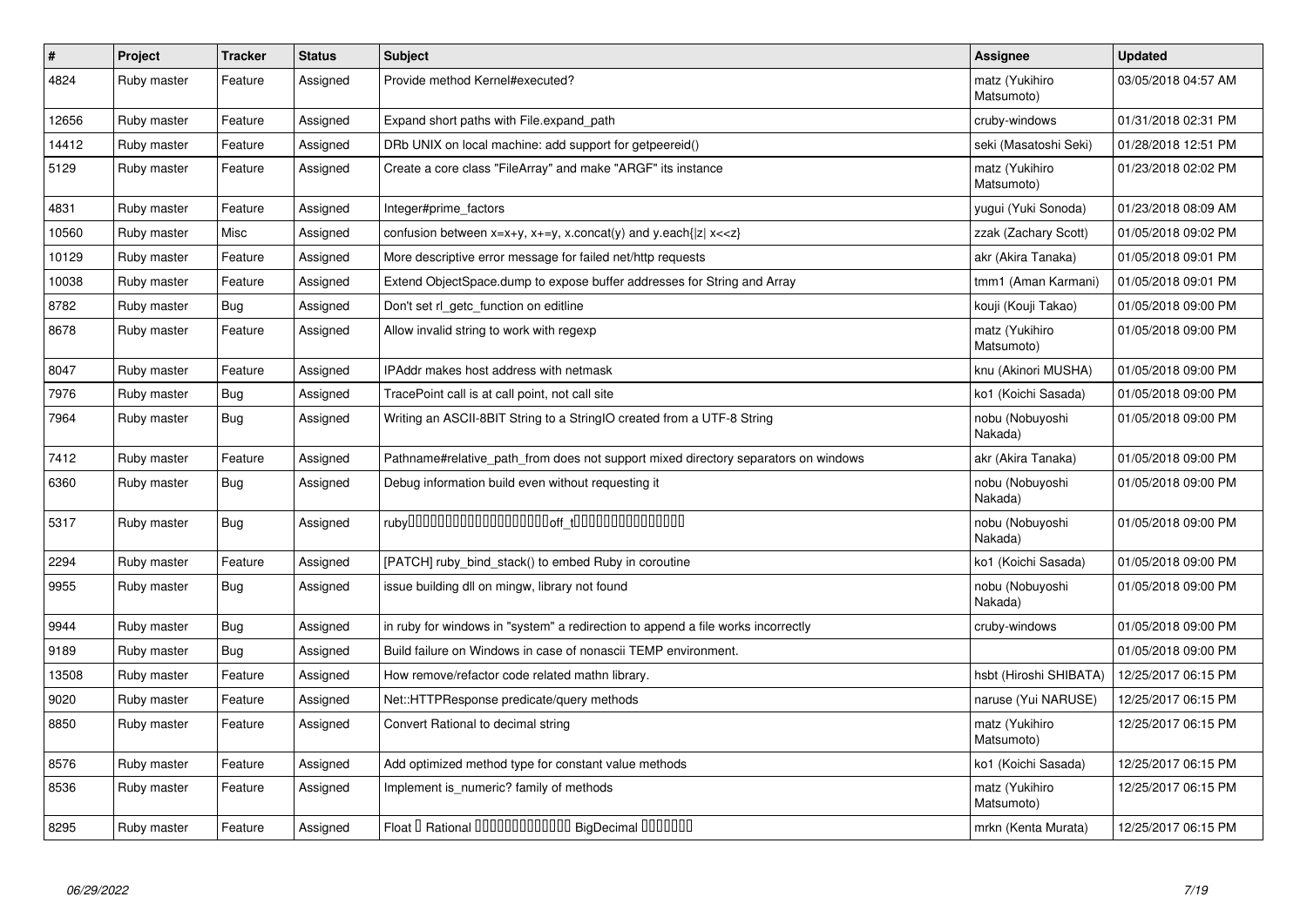| $\sharp$ | Project     | <b>Tracker</b> | <b>Status</b> | <b>Subject</b>                                                                             | <b>Assignee</b>                       | <b>Updated</b>      |
|----------|-------------|----------------|---------------|--------------------------------------------------------------------------------------------|---------------------------------------|---------------------|
| 8042     | Ruby master | Feature        | Assigned      | Add Addrinfo#socket to create a socket that is not connected or bound                      | matz (Yukihiro<br>Matsumoto)          | 12/25/2017 06:15 PM |
| 8016     | Ruby master | Feature        | Assigned      | Alias FILE and LINE as methods                                                             | matz (Yukihiro<br>Matsumoto)          | 12/25/2017 06:15 PM |
| 7859     | Ruby master | Bug            | Assigned      | Readline: Incorrect arrow key behavior in vi editing mode insert mode with Readline 6.2    | kouji (Kouji Takao)                   | 12/25/2017 06:15 PM |
| 7739     | Ruby master | Feature        | Assigned      | Define Hash#  as Hash#reverse merge in Rails                                               | matz (Yukihiro<br>Matsumoto)          | 12/25/2017 06:15 PM |
| 7532     | Ruby master | Feature        | Assigned      | Hardcoded compiler location                                                                | nobu (Nobuyoshi<br>Nakada)            | 12/25/2017 06:15 PM |
| 7503     | Ruby master | Feature        | Assigned      | make timeout.rb async-interrupt safe by default                                            | matz (Yukihiro<br>Matsumoto)          | 12/25/2017 06:15 PM |
| 7488     | Ruby master | Feature        | Assigned      | Receiving object_id in object creation probes                                              | tenderlovemaking<br>(Aaron Patterson) | 12/25/2017 06:15 PM |
| 7436     | Ruby master | Feature        | Assigned      | Allow for a "granularity" flag for backtrace_locations                                     | matz (Yukihiro<br>Matsumoto)          | 12/25/2017 06:15 PM |
| 7362     | Ruby master | Feature        | Assigned      | Adding Pathname#start with?                                                                | akr (Akira Tanaka)                    | 12/25/2017 06:15 PM |
| 7349     | Ruby master | Feature        | Assigned      | Struct#inspect needs more meaningful output                                                | matz (Yukihiro<br>Matsumoto)          | 12/25/2017 06:15 PM |
| 7321     | Ruby master | Feature        | Assigned      | Newton.#nsolve 00 2 0000000000                                                             | mrkn (Kenta Murata)                   | 12/25/2017 06:15 PM |
| 7132     | Ruby master | Feature        | Assigned      | Alternation between named / ordered method arguments and aliases for method arguments.     | matz (Yukihiro<br>Matsumoto)          | 12/25/2017 06:15 PM |
| 7121     | Ruby master | Feature        | Assigned      | Extending the use of `require'                                                             | matz (Yukihiro<br>Matsumoto)          | 12/25/2017 06:15 PM |
| 7087     | Ruby master | Feature        | Assigned      | ::ConditionVariable#wait does not work with Monitor because Monitor#sleep does not exist   | matz (Yukihiro<br>Matsumoto)          | 12/25/2017 06:15 PM |
| 7086     | Ruby master | Feature        | Assigned      | Condition Variable#wait has meaningless return value                                       | kosaki (Motohiro<br><b>KOSAKI)</b>    | 12/25/2017 06:15 PM |
| 6973     | Ruby master | Feature        | Assigned      | Add an #integral? method to Numeric to test for whole-number values                        | mrkn (Kenta Murata)                   | 12/25/2017 06:15 PM |
| 6857     | Ruby master | Feature        | Assigned      | bigdecimal/math BigMath.E/BigMath.exp R. P. Feynman inspired optimization                  | mrkn (Kenta Murata)                   | 12/25/2017 06:15 PM |
| 6811     | Ruby master | Feature        | Assigned      | File, Dir and FileUtils should have bang-versions of singleton methods that fails silently | matz (Yukihiro<br>Matsumoto)          | 12/25/2017 06:15 PM |
| 6802     | Ruby master | Feature        | Assigned      | String#scan should have equivalent yielding MatchData                                      | matz (Yukihiro<br>Matsumoto)          | 12/25/2017 06:15 PM |
| 6695     | Ruby master | Feature        | Assigned      | Configuration for Thread/Fiber creation                                                    | ko1 (Koichi Sasada)                   | 12/25/2017 06:15 PM |
| 6694     | Ruby master | Feature        | Assigned      | Thread.new without block.                                                                  | ko1 (Koichi Sasada)                   | 12/25/2017 06:15 PM |
| 6682     | Ruby master | Feature        | Assigned      | Add a method to return an instance attached by a singleton class                           | shyouhei (Shyouhei<br>Urabe)          | 12/25/2017 06:15 PM |
| 6671     | Ruby master | Feature        | Assigned      | File.split_all and File.split_root                                                         | matz (Yukihiro<br>Matsumoto)          | 12/25/2017 06:15 PM |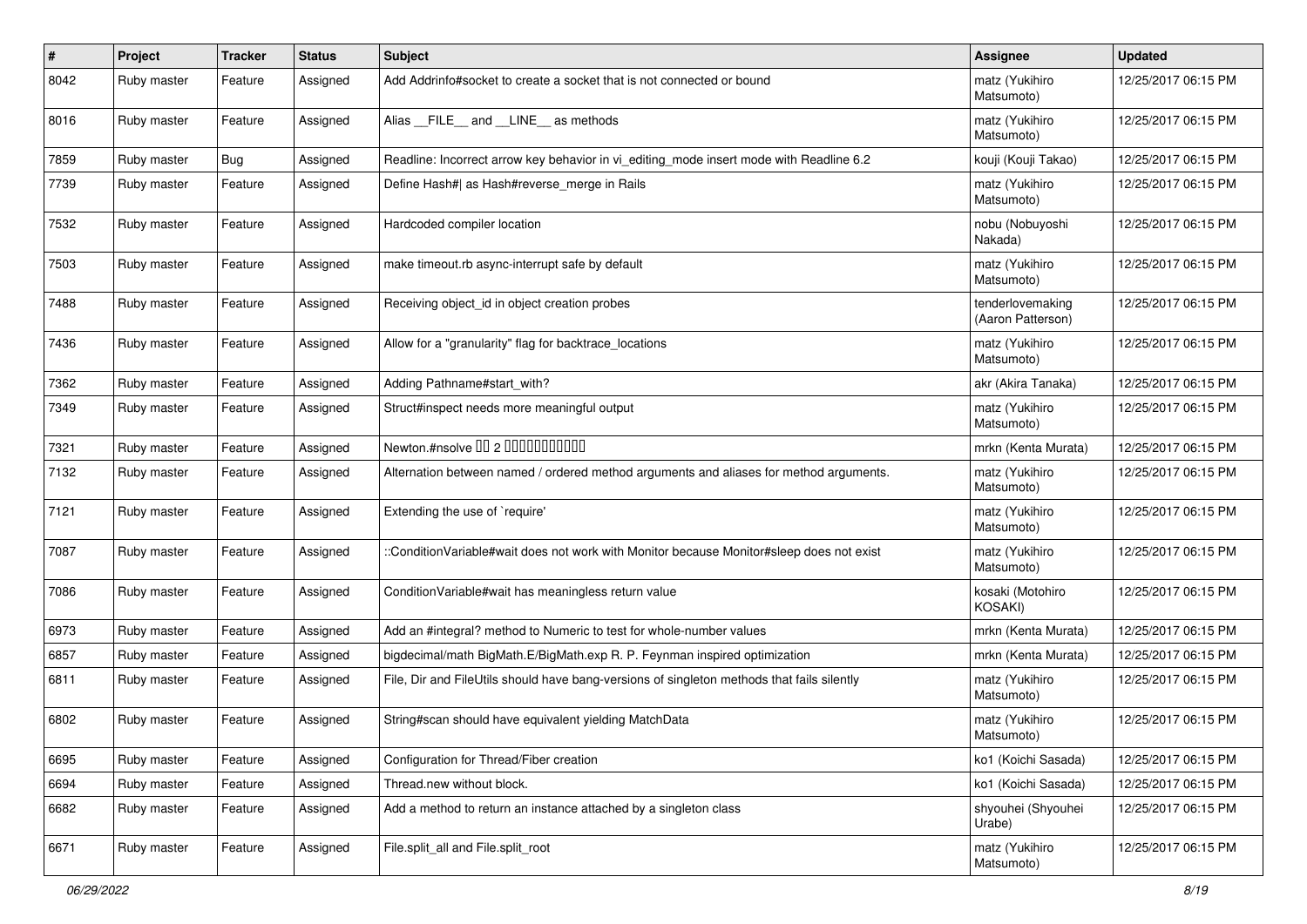| $\#$ | Project     | <b>Tracker</b> | <b>Status</b> | Subject                                                                     | <b>Assignee</b>              | <b>Updated</b>      |
|------|-------------|----------------|---------------|-----------------------------------------------------------------------------|------------------------------|---------------------|
| 6648 | Ruby master | Feature        | Assigned      | Provide a standard API for retrieving all command-line flags passed to Ruby | matz (Yukihiro<br>Matsumoto) | 12/25/2017 06:15 PM |
| 6613 | Ruby master | Feature        | Assigned      | VT_RECORD, IRecordInfo Support in WIN32OLE                                  | suke (Masaki Suketa)         | 12/25/2017 06:15 PM |
| 6611 | Ruby master | Feature        | Assigned      | Comments requested on implementation of set_parse_func                      | matz (Yukihiro<br>Matsumoto) | 12/25/2017 06:15 PM |
| 6445 | Ruby master | Feature        | Assigned      | request for default length/position on string index                         | matz (Yukihiro<br>Matsumoto) | 12/25/2017 06:15 PM |
| 6413 | Ruby master | Feature        | Assigned      | Make Dir.entries default to Dir.entries(Dir.pwd)                            | matz (Yukihiro<br>Matsumoto) | 12/25/2017 06:15 PM |
| 6376 | Ruby master | Feature        | Assigned      | Feature lookup and checking if feature is loaded                            | matz (Yukihiro<br>Matsumoto) | 12/25/2017 06:15 PM |
| 6354 | Ruby master | Feature        | Assigned      | Remove escape (break/return/redo/next support) from class/module scope      | matz (Yukihiro<br>Matsumoto) | 12/25/2017 06:15 PM |
| 6351 | Ruby master | Bug            | Assigned      | transcode table generator does not support multi characters of Unicode      | duerst (Martin Dürst)        | 12/25/2017 06:15 PM |
| 6337 | Ruby master | Feature        | Assigned      | FileUtils#sync                                                              | matz (Yukihiro<br>Matsumoto) | 12/25/2017 06:15 PM |
| 6317 | Ruby master | Feature        | Assigned      | Range#cover?000000Range00000000000000000000                                 | matz (Yukihiro<br>Matsumoto) | 12/25/2017 06:15 PM |
| 6293 | Ruby master | Feature        | Assigned      | new queue / blocking queues                                                 | matz (Yukihiro<br>Matsumoto) | 12/25/2017 06:15 PM |
| 6277 | Ruby master | Feature        | Assigned      | Hash#convert key                                                            | matz (Yukihiro<br>Matsumoto) | 12/25/2017 06:15 PM |
| 5970 | Ruby master | Feature        | Assigned      | Add Enumerable#join with same semantics as Array#join                       | matz (Yukihiro<br>Matsumoto) | 12/25/2017 06:15 PM |
| 5749 | Ruby master | Feature        | Assigned      | new method String#match_all needed                                          | matz (Yukihiro<br>Matsumoto) | 12/25/2017 06:15 PM |
| 5741 | Ruby master | Feature        | Assigned      | Secure Erasure of Passwords                                                 | matz (Yukihiro<br>Matsumoto) | 12/25/2017 06:15 PM |
| 5654 | Ruby master | Feature        | Assigned      | Introduce global lock to avoid concurrent require                           | nahi (Hiroshi<br>Nakamura)   | 12/25/2017 06:15 PM |
| 5643 | Ruby master | Feature        | Assigned      | require/load options and binding option                                     | matz (Yukihiro<br>Matsumoto) | 12/25/2017 06:15 PM |
| 5582 | Ruby master | Feature        | Assigned      | Allow clone of singleton methods on a BasicObject                           | matz (Yukihiro<br>Matsumoto) | 12/25/2017 06:15 PM |
| 5558 | Ruby master | Feature        | Assigned      | String#% strange arity errors                                               | matz (Yukihiro<br>Matsumoto) | 12/25/2017 06:15 PM |
| 5461 | Ruby master | Feature        | Assigned      | Add pipelining to Net::HTTP                                                 | naruse (Yui NARUSE)          | 12/25/2017 06:15 PM |
| 5445 | Ruby master | Feature        | Assigned      | Need RUBYOPT - r before ARGV - r                                            | matz (Yukihiro<br>Matsumoto) | 12/25/2017 06:15 PM |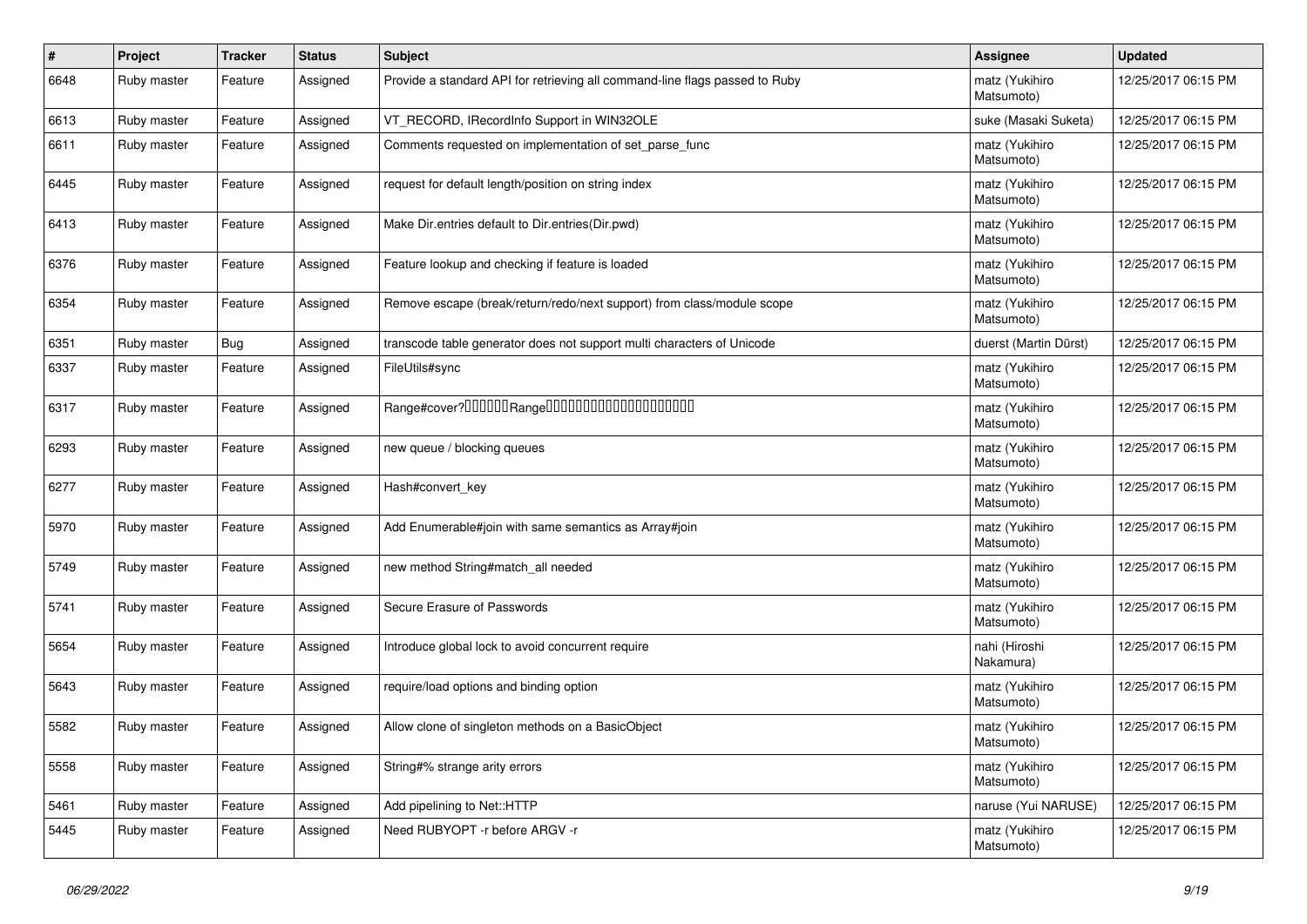| $\pmb{\#}$ | Project     | <b>Tracker</b> | <b>Status</b> | Subject                                                                | <b>Assignee</b>                 | <b>Updated</b>      |
|------------|-------------|----------------|---------------|------------------------------------------------------------------------|---------------------------------|---------------------|
| 5434       | Ruby master | Feature        | Assigned      | Allow per-class whitelisting of methods safe to expose through DRb     | seki (Masatoshi Seki)           | 12/25/2017 06:15 PM |
| 5389       | Ruby master | Feature        | Assigned      | New method Enumerator#iterate                                          | matz (Yukihiro<br>Matsumoto)    | 12/25/2017 06:15 PM |
| 5310       | Ruby master | Feature        | Assigned      | Integral objects                                                       | mrkn (Kenta Murata)             | 12/25/2017 06:15 PM |
| 5133       | Ruby master | Feature        | Assigned      | Array#unzip as an alias of Array#transpose                             | mrkn (Kenta Murata)             | 12/25/2017 06:15 PM |
| 5064       | Ruby master | Feature        | Assigned      | HTTP user-agent class                                                  | matz (Yukihiro<br>Matsumoto)    | 12/25/2017 06:15 PM |
| 4924       | Ruby master | Feature        | Assigned      | mkmf have_header fails with C++ headers                                | nobu (Nobuyoshi<br>Nakada)      | 12/25/2017 06:15 PM |
| 4818       | Ruby master | Feature        | Assigned      | Add method marshalable?                                                | matz (Yukihiro<br>Matsumoto)    | 12/25/2017 06:15 PM |
| 4592       | Ruby master | Feature        | Assigned      | Tempfile0000000                                                        | matz (Yukihiro<br>Matsumoto)    | 12/25/2017 06:14 PM |
| 4521       | Ruby master | Feature        | Assigned      | NoMethodError#message may take very long to execute                    | matz (Yukihiro<br>Matsumoto)    | 12/25/2017 06:14 PM |
| 4514       | Ruby master | Feature        | Assigned      | #deep clone and #deep dup for Objects                                  | matz (Yukihiro<br>Matsumoto)    | 12/25/2017 06:14 PM |
| 4464       | Ruby master | Feature        | Assigned      | [PATCH] add Fcntl:: Flock object for easier use of POSIX file locks    | kosaki (Motohiro<br>KOSAKI)     | 12/25/2017 06:14 PM |
| 4247       | Ruby master | Feature        | Assigned      | New features for Array#sample, Array#choice                            | mame (Yusuke Endoh)             | 12/25/2017 06:14 PM |
| 4040       | Ruby master | Bug            | Assigned      | SystemStackError with Hash[*a] for Large _a_                           | ko1 (Koichi Sasada)             | 12/25/2017 06:14 PM |
| 3953       | Ruby master | Feature        | Assigned      | TCPSocket / UDPSocket do not accept IPAddr objects.                    | knu (Akinori MUSHA)             | 12/25/2017 06:14 PM |
| 3731       | Ruby master | Feature        | Assigned      | Easier Embedding API for Ruby                                          | ko1 (Koichi Sasada)             | 12/25/2017 06:14 PM |
| 3608       | Ruby master | Feature        | Assigned      | Enhancing Pathname#each_child to be lazy                               | akr (Akira Tanaka)              | 12/25/2017 06:14 PM |
| 2324       | Ruby master | Feature        | Assigned      | Dir instance methods for relative path                                 | nobu (Nobuyoshi<br>Nakada)      | 12/25/2017 05:58 PM |
| 14066      | Ruby master | Feature        | Assigned      | Add CAA DNS RR on Resolv                                               | akr (Akira Tanaka)              | 11/10/2017 06:50 AM |
| 11955      | Ruby master | Feature        | Assigned      | Expose Object that Receives logs in Logger                             | sonots (Naotoshi Seo)           | 11/09/2017 11:35 AM |
| 7968       | Ruby master | <b>Bug</b>     | Assigned      | Poor UDPSocket#send performance in ruby 2.0.0 on windows               | cruby-windows                   | 10/23/2017 12:23 AM |
| 13610      | Ruby master | Feature        | Assigned      | IPAddr doesn't provide helpful methods to get the subnet or IP address | knu (Akinori MUSHA)             | 10/20/2017 01:13 AM |
| 13221      | Ruby master | Feature        | Assigned      | [PATCH] gems/bundled gems: add "curses" RubyGem                        | naruse (Yui NARUSE)             | 09/25/2017 06:32 PM |
| 13516      | Ruby master | Feature        | Assigned      | Improve the text of the circular require warning                       | nobu (Nobuyoshi<br>Nakada)      | 08/31/2017 05:49 AM |
| 13721      | Ruby master | Feature        | Assigned      | [PATCH] net/imap: dedupe attr keys in Net::IMAP::FetchData             | normalperson (Eric<br>Wong)     | 07/27/2017 09:51 AM |
| 13622      | Ruby master | Misc           | Assigned      | Documentation missing                                                  | stomar (Marcus<br>Stollsteimer) | 06/03/2017 07:27 AM |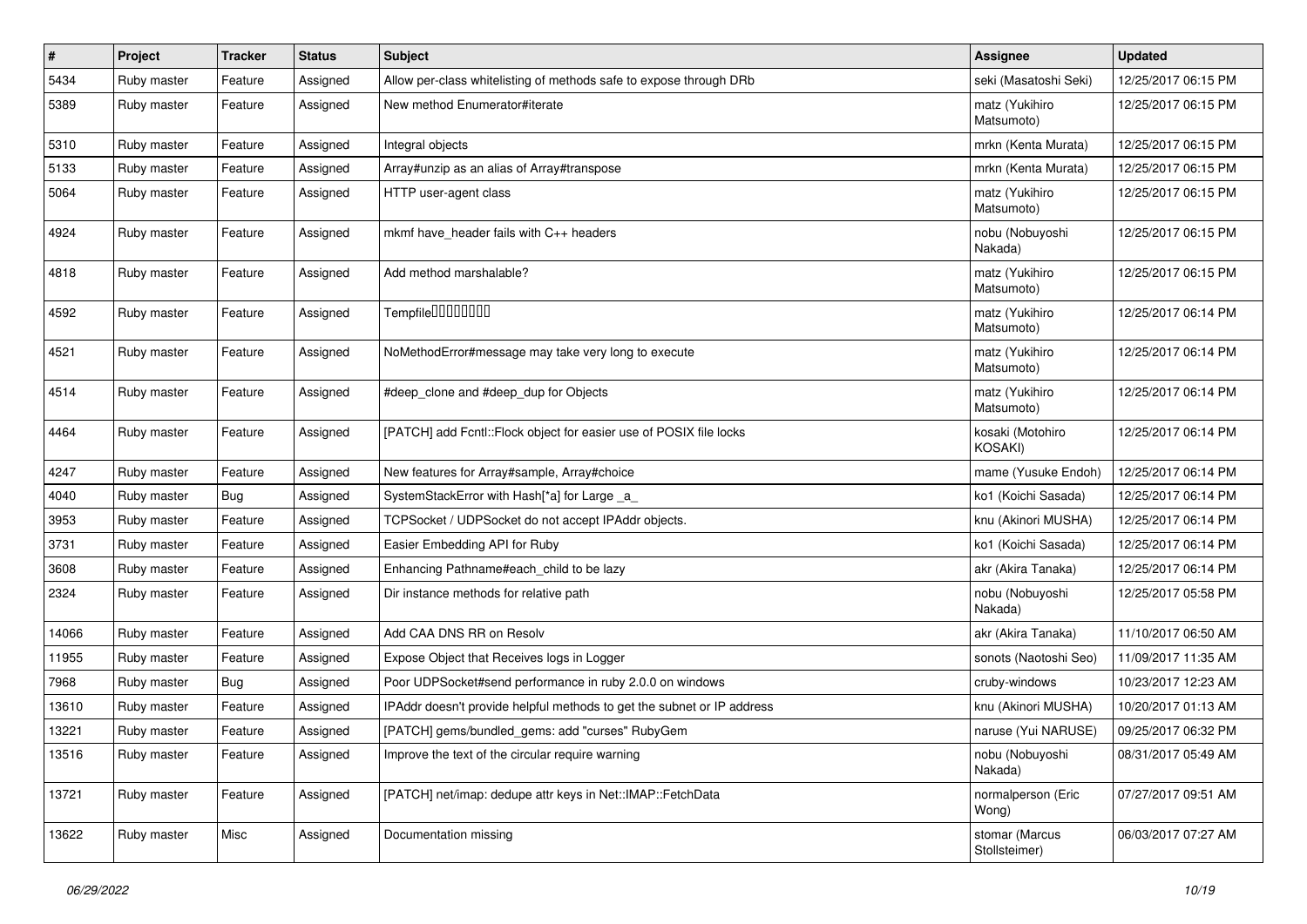| #     | Project     | <b>Tracker</b> | <b>Status</b> | <b>Subject</b>                                                                                | Assignee                            | <b>Updated</b>      |
|-------|-------------|----------------|---------------|-----------------------------------------------------------------------------------------------|-------------------------------------|---------------------|
| 13577 | Ruby master | Feature        | Assigned      | Digest file accidentally receives File object but uses file path                              | nobu (Nobuyoshi<br>Nakada)          | 05/20/2017 06:50 PM |
| 12725 | Ruby master | Bug            | Assigned      | Trying to use ./miniruby before it exists                                                     | nobu (Nobuyoshi<br>Nakada)          | 04/28/2017 01:45 PM |
| 12582 | Ruby master | Bug            | Assigned      | OpenSSL Authenticated Encryption should check for tag length                                  | rhenium (Kazuki<br>Yamaguchi)       | 04/28/2017 01:45 PM |
| 12473 | Ruby master | Bug            | Assigned      | Test failure on fedora with TestTimeExtension#test_huge_precision                             | nobu (Nobuyoshi<br>Nakada)          | 04/28/2017 01:45 PM |
| 13252 | Ruby master | Feature        | Assigned      | C API for creating strings without copying                                                    | ko1 (Koichi Sasada)                 | 04/17/2017 07:22 AM |
| 13388 | Ruby master | Feature        | Assigned      | gc.c: Add GC.get_parameters and .set_parameters                                               | ko1 (Koichi Sasada)                 | 03/30/2017 10:52 AM |
| 13269 | Ruby master | Bug            | Assigned      | test/readline/test_readline.rb and mingw                                                      | nobu (Nobuyoshi<br>Nakada)          | 03/13/2017 08:56 AM |
| 13047 | Ruby master | Feature        | Assigned      | Use String literal instead of `String#+` for multiline pretty-printing of multiline strings   | akr (Akira Tanaka)                  | 02/22/2017 07:09 AM |
| 12813 | Ruby master | Feature        | Assigned      | Calling chunk_while, slice_after, slice_before, slice_when with no block                      | matz (Yukihiro<br>Matsumoto)        | 12/06/2016 12:58 PM |
| 8960  | Ruby master | Feature        | Assigned      | Add Exception#backtrace_locations                                                             | ko1 (Koichi Sasada)                 | 11/25/2016 02:15 PM |
| 12676 | Ruby master | Feature        | Assigned      | Significant performance increase, and code conciseness, for prime_division method in prime.rb | marcandre (Marc-Andre<br>Lafortune) | 11/18/2016 03:46 PM |
| 12848 | Ruby master | Feature        | Assigned      | Crazy idea: Allow regex definition for methods (Do not take it seriously please)              |                                     | 10/18/2016 12:17 AM |
| 12653 | Ruby master | Feature        | Assigned      | Use wide WinAPI for rb_w32_getcwd                                                             | usa (Usaku<br>NAKAMURA)             | 09/12/2016 06:35 AM |
| 6842  | Ruby master | Feature        | Assigned      | Add Optional Arguments to String#strip                                                        | matz (Yukihiro<br>Matsumoto)        | 08/24/2016 05:50 AM |
| 12497 | Ruby master | Feature        | Assigned      | GMP version of divmod may be slower                                                           | akr (Akira Tanaka)                  | 08/10/2016 03:11 AM |
| 6265  | Ruby master | Feature        | Assigned      | Remove 'useless' 'concatenation' syntax                                                       | naruse (Yui NARUSE)                 | 08/10/2016 02:36 AM |
| 12281 | Ruby master | Feature        | Assigned      | Allow lexically scoped use of refinements with `using {}` block syntax                        | shugo (Shugo Maeda)                 | 06/13/2016 07:44 AM |
| 7314  | Ruby master | Feature        | Assigned      | Convert Proc to Lambda doesn't work in MRI                                                    | matz (Yukihiro<br>Matsumoto)        | 05/21/2016 09:15 AM |
| 11704 | Ruby master | Bug            | Assigned      | Refinements only get "used" once in loop                                                      | matz (Yukihiro<br>Matsumoto)        | 04/14/2016 02:45 AM |
| 12040 | Ruby master | Bug            | Assigned      | [Win32] File.stat fails on a mounted volume                                                   | cruby-windows                       | 02/01/2016 08:13 AM |
| 8839  | Ruby master | Feature        | Assigned      | Class and module should return the class or module that was opened                            | matz (Yukihiro<br>Matsumoto)        | 12/28/2015 08:36 AM |
| 6769  | Ruby master | Feature        | Assigned      | rbinstall.rb: install both src and batch files separetely                                     | nobu (Nobuyoshi<br>Nakada)          | 10/30/2015 12:38 PM |
| 6133  | Ruby master | Feature        | Assigned      | SSLSocket <sup>[</sup> shutdown <sup>[11]</sup>                                               |                                     | 09/13/2015 03:22 AM |
| 6047  | Ruby master | Feature        | Assigned      | read all: Grow buffer exponentially in generic case                                           |                                     | 09/13/2015 03:19 AM |
| 9830  | Ruby master | Feature        | Assigned      | Support for GOST private/public keys                                                          |                                     | 09/13/2015 03:10 AM |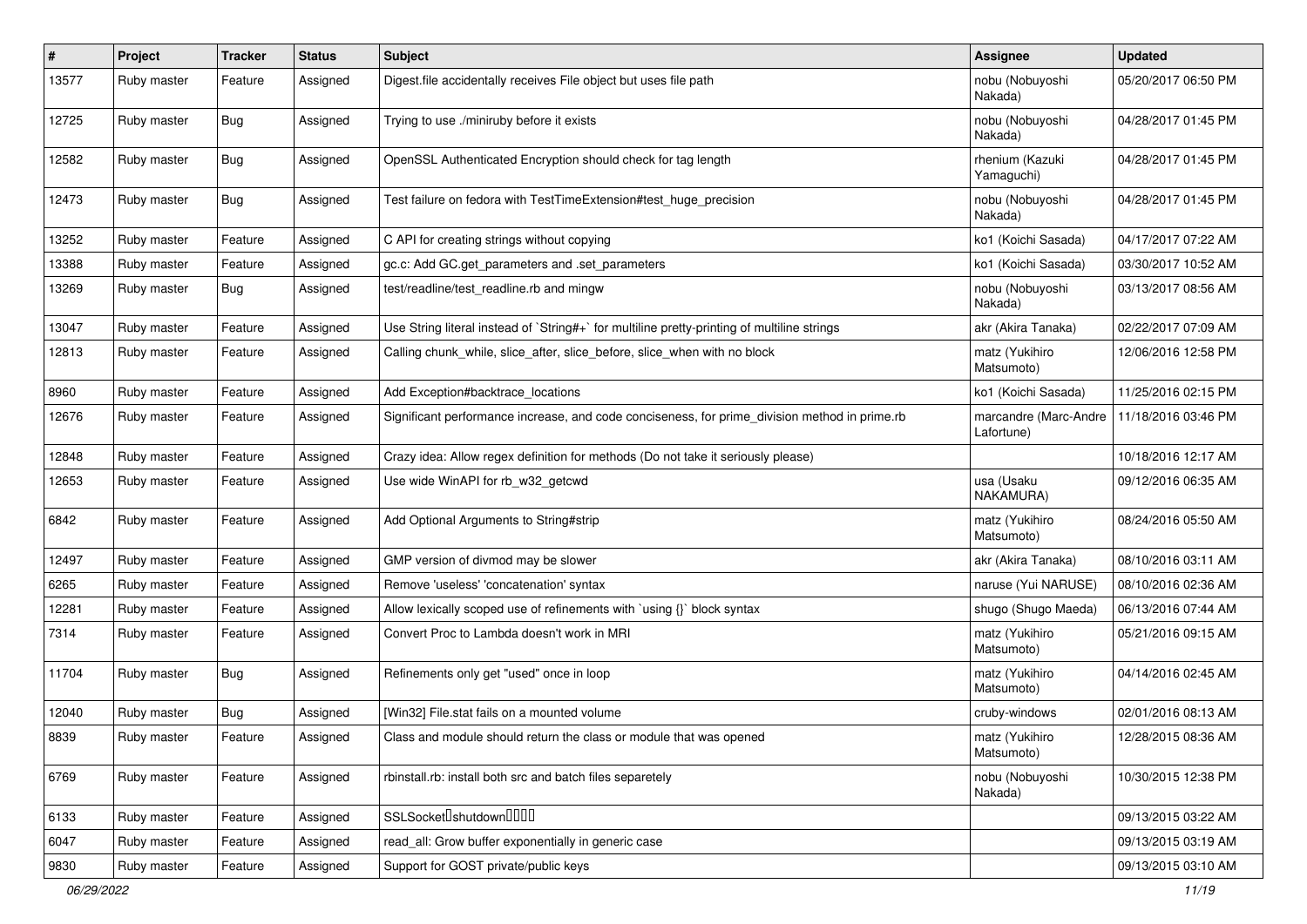| $\vert$ # | Project     | <b>Tracker</b> | <b>Status</b> | <b>Subject</b>                                                                                                          | Assignee                              | <b>Updated</b>      |
|-----------|-------------|----------------|---------------|-------------------------------------------------------------------------------------------------------------------------|---------------------------------------|---------------------|
| 11269     | Ruby master | Bug            | Assigned      | ruby_init_setproctitle() should be called before require_libraries()                                                    | kosaki (Motohiro<br><b>KOSAKI)</b>    | 06/17/2015 03:01 AM |
| 10459     | Ruby master | Feature        | Assigned      | [PATCH] rfc3339 method for Time                                                                                         | akr (Akira Tanaka)                    | 05/21/2015 08:14 AM |
| 10782     | Ruby master | Feature        | Assigned      | Patch: Add constants for BigDecimal for ZERO, ONE, TEN                                                                  | mrkn (Kenta Murata)                   | 05/21/2015 08:13 AM |
| 11028     | Ruby master | Feature        | Assigned      | standalone running single file ( zipped archives of ruby code) running **without installation** using "gem<br>install " | matz (Yukihiro<br>Matsumoto)          | 04/04/2015 01:44 AM |
| 10481     | Ruby master | Feature        | Assigned      | Add "if" and "unless" clauses to rescue statements                                                                      | matz (Yukihiro<br>Matsumoto)          | 01/18/2015 02:46 PM |
| 9816      | Ruby master | Feature        | Assigned      | 00000000000000000000                                                                                                    | matz (Yukihiro<br>Matsumoto)          | 10/28/2014 08:29 AM |
| 9768      | Ruby master | Feature        | Assigned      | Method that is visible only within a certain module/class                                                               | matz (Yukihiro<br>Matsumoto)          | 04/25/2014 06:43 AM |
| 9755      | Ruby master | Feature        | Assigned      | Thread::Backtrace::Location#defined_class                                                                               | ko1 (Koichi Sasada)                   | 04/18/2014 09:22 AM |
| 9136      | Ruby master | Misc           | Assigned      | Deprecated Enumerator.new(object, method) bad for BasicObject                                                           | zzak (Zachary Scott)                  | 11/23/2013 03:58 AM |
| 8959      | Ruby master | Feature        | Assigned      | Allow top level prepend                                                                                                 | nobu (Nobuyoshi<br>Nakada)            | 10/16/2013 03:22 AM |
| 7518      | Ruby master | Feature        | Assigned      | Fiddle::Pointer#to str and Fiddle::Pointer#to int should be removed                                                     | tenderlovemaking<br>(Aaron Patterson) | 08/15/2013 04:56 AM |
| 8083      | Ruby master | Feature        | Assigned      | Exit status is limited to one-byte values which is invalid for Windows                                                  | cruby-windows                         | 03/14/2013 08:26 PM |
| 18887     | Ruby master | Bug            | Open          | documentation for protected methods                                                                                     |                                       | 06/29/2022 08:08 AM |
| 18886     | Ruby master | Bug            | Open          | Struct aref and aset don't trigger any tracepoints.                                                                     | ko1 (Koichi Sasada)                   | 06/29/2022 06:05 AM |
| 18885     | Ruby master | Feature        | Open          | Long lived fork advisory API (potential Copy on Write optimizations)                                                    |                                       | 06/28/2022 01:21 PM |
| 18559     | Ruby master | Feature        | Open          | Allocation tracing: Objects created by the parser are attributed to Kernel.require                                      |                                       | 06/28/2022 12:21 PM |
| 18883     | Ruby master | Bug            | Open          | parse.y: trailing comma cannot coexist with star                                                                        |                                       | 06/28/2022 07:25 AM |
| 18878     | Ruby master | <b>Bug</b>     | Open          | parse.y: Foo::Bar {} is inconsistently rejected                                                                         |                                       | 06/28/2022 03:38 AM |
| 18880     | Ruby master | <b>Bug</b>     | Open          | IO#sysread on Windows does not validate arguments                                                                       |                                       | 06/26/2022 04:26 PM |
| 18877     | Ruby master | <b>Bug</b>     | Open          | parse.y: escaped space inconsistently allowed after assignment                                                          |                                       | 06/26/2022 12:57 PM |
| 17326     | Ruby master | Feature        | Open          | Add Kernel#must! to the standard library                                                                                |                                       | 06/22/2022 04:10 PM |
| 18061     | Ruby master | Bug            | Open          | Execshield test: libruby.so.N.N.N: FAIL: property-note test because no .note.gnu.property section found                 |                                       | 06/22/2022 07:58 AM |
| 18836     | Ruby master | Misc           | Open          | DevMeeting-2022-07-21                                                                                                   |                                       | 06/21/2022 10:09 PM |
| 18809     | Ruby master | Feature        | Open          | Add Numeric#ceildiv                                                                                                     |                                       | 06/21/2022 06:21 PM |
| 18832     | Ruby master | Feature        | Open          | Do not have class/module keywords consider ancestors of Object                                                          |                                       | 06/21/2022 05:50 AM |
| 15330     | Ruby master | Feature        | Open          | autoload_relative                                                                                                       | matz (Yukihiro<br>Matsumoto)          | 06/19/2022 11:25 PM |
| 18841     | Ruby master | Feature        | Open          | Proposal: autoload_relative                                                                                             |                                       | 06/19/2022 11:22 PM |
| 18842     | Ruby master | <b>Bug</b>     | Open          | Ruby's Resolv library does not handle correctly the `NODATA` case                                                       |                                       | 06/19/2022 05:39 PM |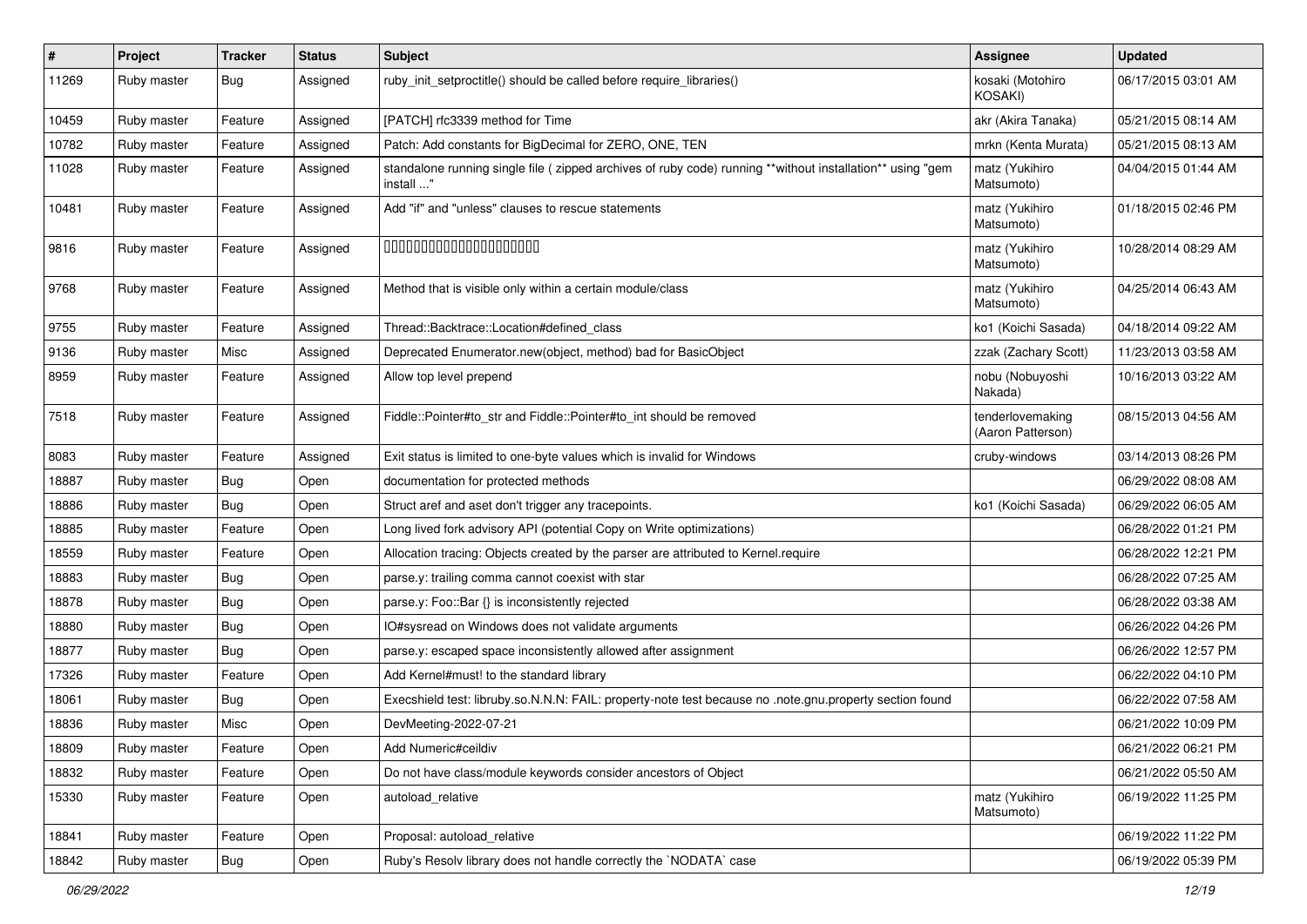| $\vert$ # | Project     | <b>Tracker</b> | <b>Status</b> | Subject                                                                                                            | <b>Assignee</b>                   | <b>Updated</b>      |
|-----------|-------------|----------------|---------------|--------------------------------------------------------------------------------------------------------------------|-----------------------------------|---------------------|
| 18840     | Ruby master | Misc           | Open          | Top-level #using and other methods docs                                                                            |                                   | 06/18/2022 07:12 PM |
| 18644     | Ruby master | Feature        | Open          | Coerce anything callable to a Proc                                                                                 |                                   | 06/18/2022 05:28 PM |
| 18831     | Ruby master | Feature        | Open          | Block argument to 'yield'                                                                                          |                                   | 06/18/2022 03:12 AM |
| 18767     | Ruby master | <b>Bug</b>     | Open          | IO.foreach hangs up when passes limit=0                                                                            |                                   | 06/18/2022 02:56 AM |
| 18159     | Ruby master | Feature        | Open          | Integrate functionality of dead_end gem into Ruby                                                                  | matz (Yukihiro<br>Matsumoto)      | 06/17/2022 02:06 PM |
| 18837     | Ruby master | Bug            | Open          | Not possible to evaluate expression with numbered parameters in it                                                 |                                   | 06/17/2022 12:48 PM |
| 18835     | Ruby master | Feature        | Open          | Add InstructionSequence#type method                                                                                |                                   | 06/16/2022 10:30 PM |
| 18826     | Ruby master | <b>Bug</b>     | Open          | Symbol#to_proc inconsistent, sometimes calls private methods                                                       |                                   | 06/16/2022 07:27 AM |
| 18281     | Ruby master | <b>Bug</b>     | Open          | Ruby 3.1.0: gem uninstall -alx fails to uninstall debug                                                            |                                   | 06/16/2022 01:08 AM |
| 17525     | Ruby master | Feature        | Open          | Implement Happy Eyeballs Version 2 (RFC8305) in Socket.tcp                                                         | Glass_saga (Masaki<br>Matsushita) | 06/16/2022 01:08 AM |
| 17472     | Ruby master | Feature        | Open          | HashWithIndifferentAccess like Hash extension                                                                      |                                   | 06/16/2022 01:08 AM |
| 17468     | Ruby master | Feature        | Open          | Deprecate RUBY_DEVEL                                                                                               |                                   | 06/16/2022 01:08 AM |
| 16476     | Ruby master | Feature        | Open          | Socket.getaddrinfo cannot be interrupted by Timeout.timeout                                                        | Glass_saga (Masaki<br>Matsushita) | 06/16/2022 01:08 AM |
| 16005     | Ruby master | Feature        | Open          | A variation of Time.iso8601 that can parse yyyy-MM-dd HH:mm:ss                                                     |                                   | 06/16/2022 01:08 AM |
| 16495     | Ruby master | Feature        | Open          | Inconsistent quotes in error messages                                                                              | matz (Yukihiro<br>Matsumoto)      | 06/15/2022 04:21 PM |
| 18780     | Ruby master | Bug            | Open          | Incorrect binding receiver for C API rb_eval_string()                                                              |                                   | 06/15/2022 12:14 AM |
| 18825     | Ruby master | Feature        | Open          | Specialized instruction for "array literal + `.hash`"                                                              |                                   | 06/14/2022 05:24 PM |
| 18816     | Ruby master | <b>Bug</b>     | Open          | Ractor segfaulting MacOS 12.4 (aarch64 / M1 processor)                                                             |                                   | 06/13/2022 01:46 PM |
| 17995     | Ruby master | Bug            | Open          | Slow down when mjit and Ractor are being used at same time                                                         | k0kubun (Takashi<br>Kokubun)      | 06/11/2022 04:02 AM |
| 18768     | Ruby master | <b>Bug</b>     | Open          | Inconsistent behavior of IO, StringIO and String each_line methods when return paragraph and chomp:<br>true passed |                                   | 06/10/2022 03:46 PM |
| 18822     | Ruby master | Feature        | Open          | Ruby lack a proper method to percent-encode strings for URIs (RFC 3986)                                            |                                   | 06/09/2022 02:42 PM |
| 18435     | Ruby master | <b>Bug</b>     | Open          | Calling `protected` on ancestor method changes result of `instance_methods(false)`                                 |                                   | 06/09/2022 10:23 AM |
| 16597     | Ruby master | Feature        | Open          | missing poll()                                                                                                     |                                   | 06/09/2022 09:14 AM |
| 18821     | Ruby master | Feature        | Open          | Expose Pattern Matching interfaces in core classes                                                                 |                                   | 06/09/2022 07:24 AM |
| 18657     | Ruby master | Bug            | Open          | IRB raises exception when stdout is a pipe                                                                         |                                   | 06/08/2022 03:34 PM |
| 18796     | Ruby master | <b>Bug</b>     | Open          | GC compaction gets stuck on Mac OS when a debugger is attached                                                     |                                   | 06/08/2022 08:25 AM |
| 18795     | Ruby master | <b>Bug</b>     | Open          | Verbose GC debug output with -DRGENGC_DEBUG=5 causes a crash                                                       |                                   | 06/08/2022 08:24 AM |
| 18818     | Ruby master | Bug            | Open          | SEGV (Fiber scheduler?)                                                                                            | ioquatix (Samuel<br>Williams)     | 06/06/2022 06:31 PM |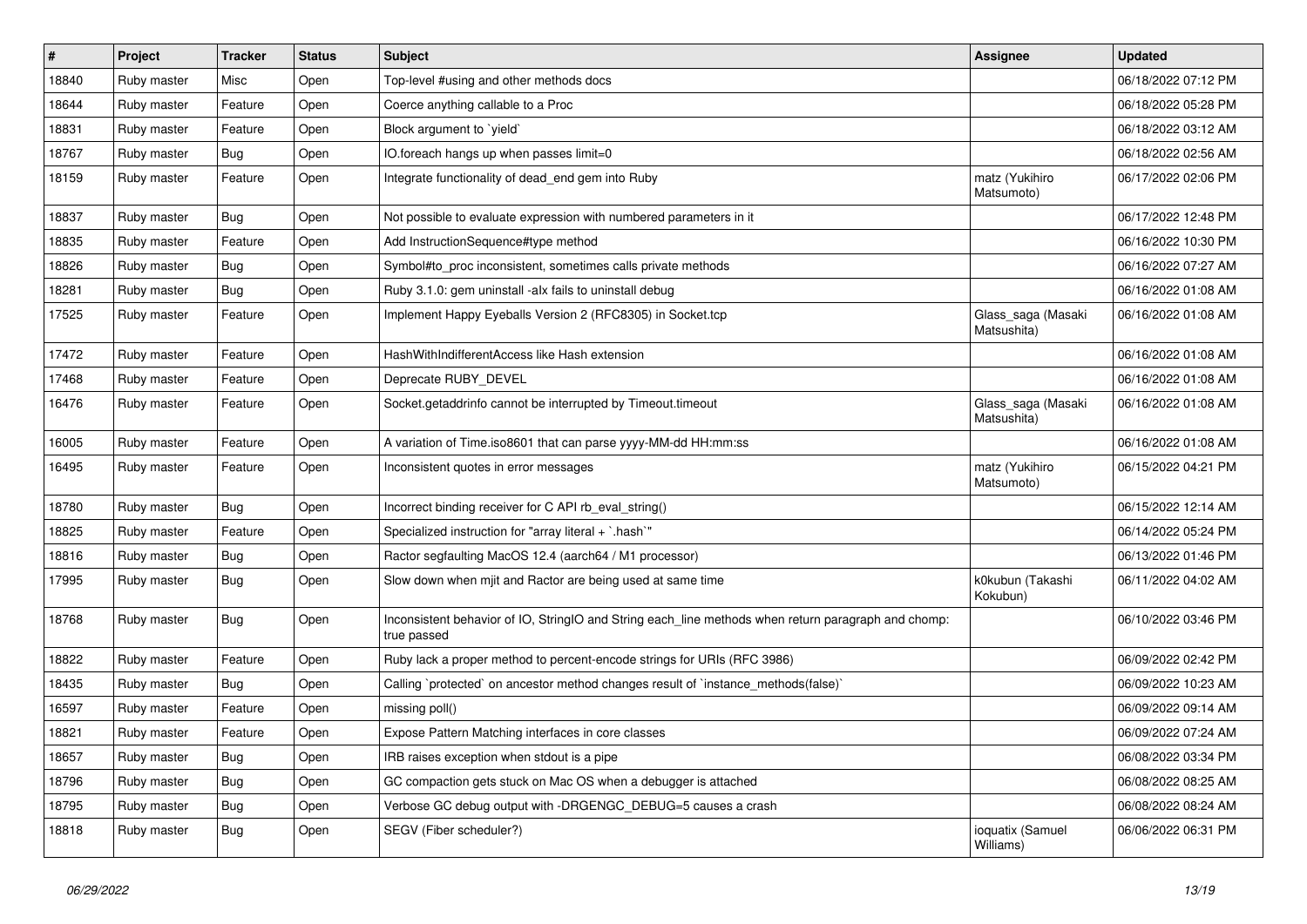| $\vert$ # | Project     | <b>Tracker</b> | <b>Status</b> | Subject                                                                                                           | Assignee                      | <b>Updated</b>      |
|-----------|-------------|----------------|---------------|-------------------------------------------------------------------------------------------------------------------|-------------------------------|---------------------|
| 18770     | Ruby master | Bug            | Open          | Inconsistent behavior of IO/StringIO's each methods when called with nil as a separator, limit and chomp:<br>true |                               | 06/06/2022 05:38 PM |
| 16150     | Ruby master | Feature        | Open          | Add a way to request a frozen string from to s                                                                    |                               | 06/03/2022 04:42 PM |
| 18815     | Ruby master | Feature        | Open          | instance_{eval,exec} vs Proc#>>                                                                                   |                               | 06/02/2022 05:17 PM |
| 18814     | Ruby master | Feature        | Open          | Ractor: add method to query incoming message queue size                                                           |                               | 06/02/2022 11:59 AM |
| 18812     | Ruby master | Feature        | Open          | Add ability to trace exit locations for YJIT                                                                      |                               | 06/01/2022 02:42 PM |
| 18658     | Ruby master | Bug            | Open          | Need openssl 3 support for Ubuntu 22.04 (Ruby 2.7.x and 3.0.x)                                                    | rhenium (Kazuki<br>Yamaguchi) | 05/30/2022 08:06 PM |
| 18810     | Ruby master | Bug            | Open          | Make `Kernel#p` interruptable.                                                                                    | ioquatix (Samuel<br>Williams) | 05/30/2022 12:44 AM |
| 18608     | Ruby master | Bug            | Open          | require': cannot load such file -- ripper (LoadError) after `make distclean`                                      |                               | 05/27/2022 04:10 AM |
| 18444     | Ruby master | Bug            | Open          | Trapped TSTP causes a locking deadlock in 3.0.3 onward                                                            |                               | 05/26/2022 10:29 PM |
| 18286     | Ruby master | Bug            | Open          | Universal arm64/x86_84 binary built on an x86_64 machine segfaults/is killed on arm64                             |                               | 05/26/2022 09:45 PM |
| 18678     | Ruby master | Bug            | Open          | Crash on Mac - vm_call0_cfunc_with_frame                                                                          |                               | 05/26/2022 05:40 PM |
| 18805     | Ruby master | <b>Bug</b>     | Open          | IO::Buffer is inconsistent when returning a string from an empty buffer                                           |                               | 05/25/2022 12:45 PM |
| 14602     | Ruby master | Feature        | Open          | Version of dig that raises error if a key is not present                                                          |                               | 05/25/2022 12:02 PM |
| 18804     | Ruby master | Bug            | Open          | Invalid line number for putnil instruction                                                                        |                               | 05/25/2022 09:22 AM |
| 18799     | Ruby master | Bug            | Open          | Refinement#import_methods vs attr_reader                                                                          |                               | 05/25/2022 06:50 AM |
| 18798     | Ruby master | Feature        | Open          | 'UnboundMethod#==' with inherited classes                                                                         |                               | 05/25/2022 12:32 AM |
| 18761     | Ruby master | Misc           | Open          | provide an example wasm project                                                                                   | katei (Yuta Saito)            | 05/23/2022 11:01 AM |
| 18797     | Ruby master | Bug            | Open          | Third argument to Regexp.new is a bit broken                                                                      |                               | 05/23/2022 10:11 AM |
| 16829     | Ruby master | Bug            | Open          | Exceptions raised from within an enumerated method lose part of their stacktrace                                  |                               | 05/20/2022 07:25 PM |
| 18794     | Ruby master | Bug            | Open          | Windows ucrt - intermittent SEGV TestObjSpace#test_reachable_objects_during_iteration                             |                               | 05/20/2022 05:19 PM |
| 18774     | Ruby master | Feature        | Open          | Add Queue#pop(timeout:)                                                                                           |                               | 05/20/2022 12:27 AM |
| 17996     | Ruby master | Bug            | Open          | Cygwin: thread + pipe behavior since Ruby 2.6                                                                     | cruby-cygwin                  | 05/19/2022 08:20 AM |
| 15334     | Ruby master | Bug            | Open          | child_info_fork::abort: address space needed by 'emoji_iso2022_kddi.so' on cygwin                                 | cruby-cygwin                  | 05/19/2022 08:20 AM |
| 15097     | Ruby master | Bug            | Open          | Gem install fails on Ruby 2.5.1 with Cygwin (get_dns_server_list undefined)                                       | cruby-cygwin                  | 05/19/2022 08:20 AM |
| 11840     | Ruby master | Bug            | Open          | Error with "make check" on Cygwin                                                                                 | cruby-cygwin                  | 05/19/2022 08:20 AM |
| 9409      | Ruby master | Bug            | Open          | Cygwin I "filesystem" I encoding IIIIIIIIIIII                                                                     | cruby-cygwin                  | 05/19/2022 08:20 AM |
| 18783     | Ruby master | Bug            | Open          | OptionParser should recognize "-" as an optional argument                                                         |                               | 05/19/2022 12:15 AM |
| 18782     | Ruby master | Bug            | Open          | Race conditions in autoload when loading the same feature with multiple threads.                                  |                               | 05/18/2022 09:22 PM |
| 18751     | Ruby master | <b>Bug</b>     | Open          | Regression on master for Method#== when comparing public with private method                                      |                               | 05/18/2022 01:27 AM |
| 18789     | Ruby master | Bug            | Open          | make test-bundled-gems failed after make install                                                                  |                               | 05/18/2022 01:01 AM |
| 18784     | Ruby master | <b>Bug</b>     | Open          | FileUtils.rm_f` and `FileUtils.rm_rf` should not mask exceptions                                                  |                               | 05/16/2022 09:04 AM |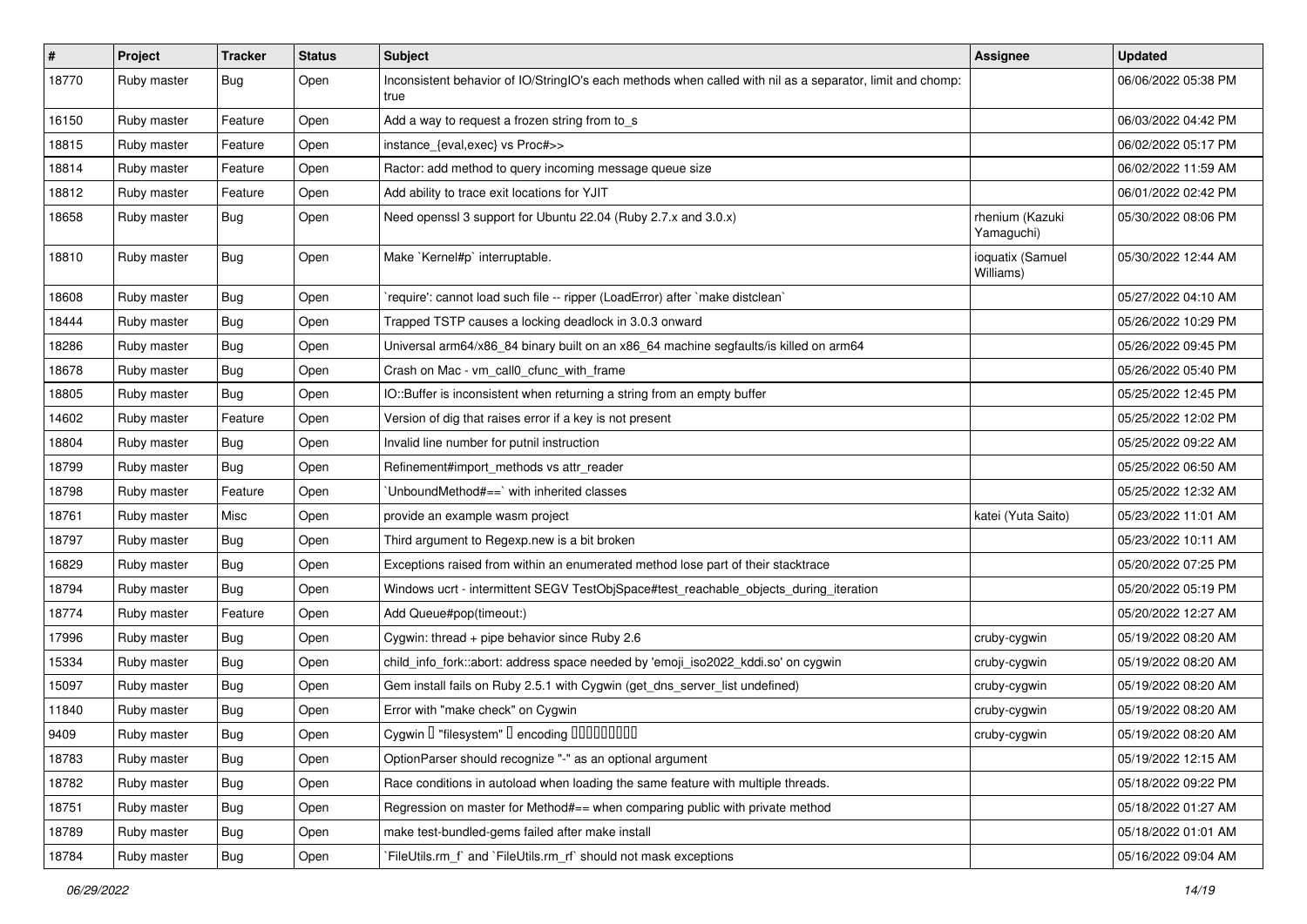| $\vert$ # | Project     | <b>Tracker</b> | <b>Status</b> | Subject                                                                                              | <b>Assignee</b>              | <b>Updated</b>      |
|-----------|-------------|----------------|---------------|------------------------------------------------------------------------------------------------------|------------------------------|---------------------|
| 17316     | Ruby master | Feature        | Open          | On memoization                                                                                       |                              | 05/13/2022 11:32 AM |
| 18776     | Ruby master | Feature        | Open          | <b>Object Shapes</b>                                                                                 |                              | 05/13/2022 01:11 AM |
| 18654     | Ruby master | Feature        | Open          | Enhancements to prettyprint                                                                          | akr (Akira Tanaka)           | 05/12/2022 01:44 PM |
| 18642     | Ruby master | Feature        | Open          | Named ripper fields                                                                                  |                              | 05/12/2022 01:37 PM |
| 18763     | Ruby master | Bug            | Open          | The configure option "--with-openssl-dir" has lower precedence than pkg-config                       |                              | 05/11/2022 11:39 AM |
| 18690     | Ruby master | Feature        | Open          | Allow `Kernel#then` to take arguments                                                                |                              | 05/10/2022 06:16 PM |
| 18764     | Ruby master | <b>Bug</b>     | Open          | Build Error when Using msys2-mingw64 and Ruby 3.2                                                    |                              | 05/10/2022 06:48 AM |
| 18384     | Ruby master | Feature        | Open          | Pattern Match Object                                                                                 |                              | 05/07/2022 06:01 PM |
| 18762     | Ruby master | Feature        | Open          | Add an Array#undigits that compliments Integer#digits                                                |                              | 05/03/2022 08:08 PM |
| 18760     | Ruby master | Bug            | Open          | Ractors vs "skynet" microbenchmark                                                                   |                              | 05/02/2022 11:36 PM |
| 18758     | Ruby master | Bug            | Open          | Ruby fails to build on M1 Mac when x86 Homebrew is installed                                         |                              | 04/28/2022 03:19 PM |
| 18759     | Ruby master | Bug            | Open          | snapshot-ruby_2_7: test failure on macos-12                                                          |                              | 04/28/2022 12:18 AM |
| 18757     | Ruby master | Feature        | Open          | Introduce %R percent literal for anchored regular expression patterns                                |                              | 04/27/2022 05:30 PM |
| 18740     | Ruby master | Bug            | Open          | Use of rightward assignment changes line number needed for line-targeted TracePoint                  |                              | 04/27/2022 09:56 AM |
| 18685     | Ruby master | Feature        | Open          | Enumerator.product: Cartesian product of enumerables                                                 |                              | 04/26/2022 07:02 AM |
| 18731     | Ruby master | Bug            | Open          | Parallel test-all sometimes does not run at all some tests                                           |                              | 04/23/2022 12:58 PM |
| 18737     | Ruby master | Bug            | Open          | Windows 'require' is case independent                                                                |                              | 04/22/2022 06:18 PM |
| 18683     | Ruby master | Feature        | Open          | Allow to create hashes with a specific capacity.                                                     |                              | 04/22/2022 02:34 PM |
| 18622     | Ruby master | Bug            | Open          | const_get still looks in Object, while lexical constant lookup no longer does                        |                              | 04/22/2022 11:26 AM |
| 18567     | Ruby master | Bug            | Open          | Depending on default gems in stdlib gems when not needed considered harmful                          | hsbt (Hiroshi SHIBATA)       | 04/21/2022 04:45 PM |
| 18668     | Ruby master | Feature        | Open          | Merge `io-nonblock` gems into core                                                                   |                              | 04/21/2022 10:02 AM |
| 18630     | Ruby master | Feature        | Open          | Introduce general `IO#timeout` and `IO#timeout=`for all (non-)blocking operations.                   |                              | 04/21/2022 09:36 AM |
| 18743     | Ruby master | Bug            | Open          | Enumerator#next / peek re-use each others stacktraces                                                |                              | 04/19/2022 02:42 PM |
| 18726     | Ruby master | Misc           | Open          | CI Error on c99 and c2x                                                                              | shyouhei (Shyouhei<br>Urabe) | 04/19/2022 09:05 AM |
| 10548     | Ruby master | Feature        | Open          | remove callcc (Callcc is now going obsoleted. Please use Fiber.)                                     |                              | 04/18/2022 09:07 AM |
| 18738     | Ruby master | Bug            | Open          | IRB can't recognize heredoc after words                                                              |                              | 04/18/2022 12:00 AM |
| 18736     | Ruby master | Feature        | Open          | self-p for method chain                                                                              |                              | 04/15/2022 11:09 AM |
| 18733     | Ruby master | <b>Bug</b>     | Open          | Ruby GC problems cause performance issue with Ractor                                                 |                              | 04/15/2022 09:13 AM |
| 18725     | Ruby master | Misc           | Open          | IO#write and IO#wait_writable block for write pipe if read pipe is closed in other thread on OpenBSD |                              | 04/13/2022 11:20 PM |
| 17849     | Ruby master | Feature        | Open          | Fix Timeout timeout so that it can be used in threaded Web servers                                   | matz (Yukihiro<br>Matsumoto) | 04/10/2022 06:26 AM |
| 18686     | Ruby master | <b>Bug</b>     | Open          | Regexp supporting unexpected age properties in Ruby < 3.2                                            |                              | 04/08/2022 06:52 PM |
| 18455     | Ruby master | <b>Bug</b>     | Open          | IO#close` has poor performance and difficult to understand semantics.                                |                              | 04/04/2022 02:02 AM |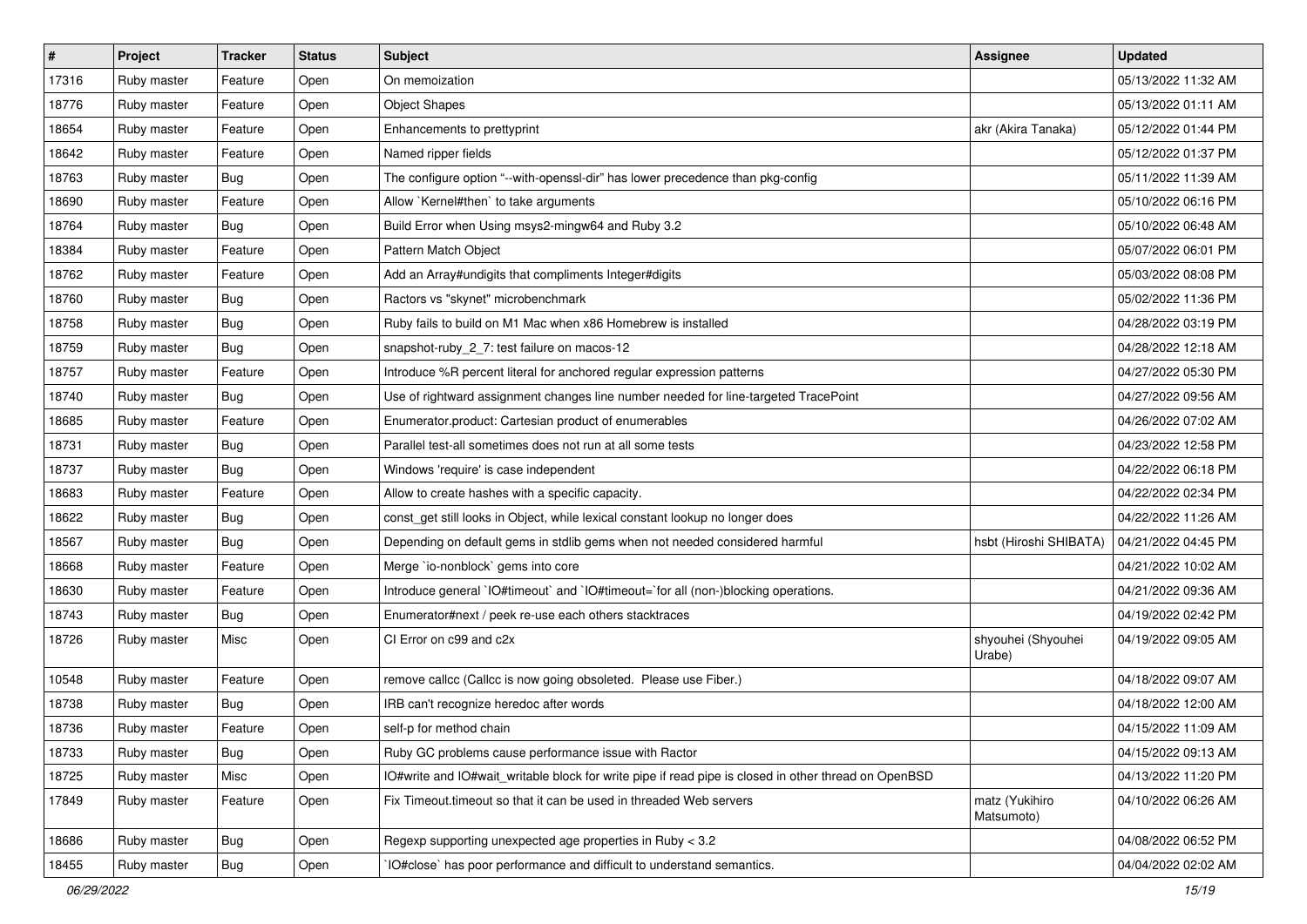| $\vert$ # | Project     | <b>Tracker</b> | <b>Status</b> | Subject                                                                                                                 | Assignee                   | <b>Updated</b>      |
|-----------|-------------|----------------|---------------|-------------------------------------------------------------------------------------------------------------------------|----------------------------|---------------------|
| 18675     | Ruby master | Feature        | Open          | Add new exception class for resolv timeouts                                                                             |                            | 04/01/2022 11:22 PM |
| 16978     | Ruby master | Feature        | Open          | Ruby should not use realpath for __FILE_                                                                                | nobu (Nobuyoshi<br>Nakada) | 04/01/2022 11:30 AM |
| 18674     | Ruby master | Bug            | Open          | Build failure `make up` with WSL2                                                                                       |                            | 04/01/2022 08:51 AM |
| 18605     | Ruby master | Bug            | Open          | Fails to run on (newer) 32bit Windows with ucrt                                                                         |                            | 04/01/2022 07:52 AM |
| 18594     | Ruby master | Feature        | Open          | Add a #to_h method on URI::Generic                                                                                      |                            | 03/31/2022 01:18 PM |
| 18247     | Ruby master | Bug            | Open          | weird results for `Array#slice` or `Array#[]` with argument of type `Enumerator::ArithmeticSequence`                    |                            | 03/30/2022 11:05 PM |
| 18396     | Ruby master | Bug            | Open          | An unexpected "hash value omission" syntax error when without parentheses call expr follows                             |                            | 03/29/2022 09:58 PM |
| 18666     | Ruby master | <b>Bug</b>     | Open          | No rule to make target 'yaml/yaml.h', needed by 'api.o'                                                                 | hsbt (Hiroshi SHIBATA)     | 03/29/2022 11:17 AM |
| 18661     | Ruby master | Bug            | Open          | Net::HTTP behavior changed between 2.6 and 3.1 on windows.                                                              |                            | 03/25/2022 01:57 PM |
| 18659     | Ruby master | Feature        | Open          | Create a Binding at the time of an exception and make it available to Rescue                                            |                            | 03/25/2022 10:55 AM |
| 18179     | Ruby master | Feature        | Open          | Add Math methods to Numeric                                                                                             |                            | 03/24/2022 02:54 PM |
| 18462     | Ruby master | Feature        | Open          | Proposal to merge WASI based WebAssembly support                                                                        |                            | 03/24/2022 03:05 AM |
| 18553     | Ruby master | Bug            | Open          | Memory leak on compiling method call with kwargs                                                                        | ko1 (Koichi Sasada)        | 03/23/2022 09:34 PM |
| 18651     | Ruby master | Bug            | Open          | oob access in CP51932 -> CP50220 transcoder                                                                             | akr (Akira Tanaka)         | 03/23/2022 01:17 PM |
| 18639     | Ruby master | Feature        | Open          | Update Unicode data to Unicode Version 15.0.0                                                                           | duerst (Martin Dürst)      | 03/22/2022 07:38 PM |
| 17548     | Ruby master | Feature        | Open          | Need simple way to include symlink directories in Dir.glob                                                              |                            | 03/21/2022 01:35 PM |
| 18640     | Ruby master | Feature        | Open          | default empty string argument for `String#sub` and `String#sub!`, e.g. `"hello".sub("I")`                               |                            | 03/19/2022 02:33 AM |
| 18647     | Ruby master | Feature        | Open          | Non-recursive option for iseq-targeted Tracepoints in ruby 2.6+                                                         |                            | 03/18/2022 09:41 AM |
| 18576     | Ruby master | Feature        | Open          | Rename `ASCII-8BIT` encoding to `BINARY`                                                                                |                            | 03/17/2022 03:06 PM |
| 18583     | Ruby master | Feature        | Open          | Pattern-matching: API for custom unpacking strategies?                                                                  |                            | 03/17/2022 01:10 PM |
| 18614     | Ruby master | Bug            | Open          | Error (busy loop) in<br>TestGemCommandsSetupCommand#test_destdir_flag_does_not_try_to_write_to_the_default_gem_hom<br>e | hsbt (Hiroshi SHIBATA)     | 03/17/2022 01:03 AM |
| 15592     | Ruby master | Feature        | Open          | mode where "autoload" behaves like an immediate "require"                                                               |                            | 03/16/2022 09:58 AM |
| 18623     | Ruby master | Bug            | Open          | make runnable does not work                                                                                             | nobu (Nobuyoshi<br>Nakada) | 03/16/2022 01:28 AM |
| 18617     | Ruby master | Feature        | Open          | Allow multiples keys in Hash#[] acting like Hash#dig                                                                    |                            | 03/10/2022 01:36 PM |
| 18580     | Ruby master | <b>Bug</b>     | Open          | Range#include? inconsistency for beginless String ranges                                                                |                            | 03/09/2022 10:22 PM |
| 18616     | Ruby master | <b>Bug</b>     | Open          | Error with clang(1) on MacOS due to _declspec()                                                                         |                            | 03/09/2022 10:50 AM |
| 18476     | Ruby master | <b>Bug</b>     | Open          | Call to require stuck forever after receiving EAGAIN on writev when running with zeus                                   |                            | 02/28/2022 02:55 PM |
| 18603     | Ruby master | Feature        | Open          | Allow syntax like obj.method(arg)=value                                                                                 |                            | 02/27/2022 05:04 PM |
| 18597     | Ruby master | Feature        | Open          | Strings need a named method like 'dup' that doesn't duplicate if receiver is mutable                                    |                            | 02/26/2022 11:56 PM |
| 18601     | Ruby master | <b>Bug</b>     | Open          | Invalid byte sequences in Big5 encodings                                                                                | duerst (Martin Dürst)      | 02/23/2022 07:59 AM |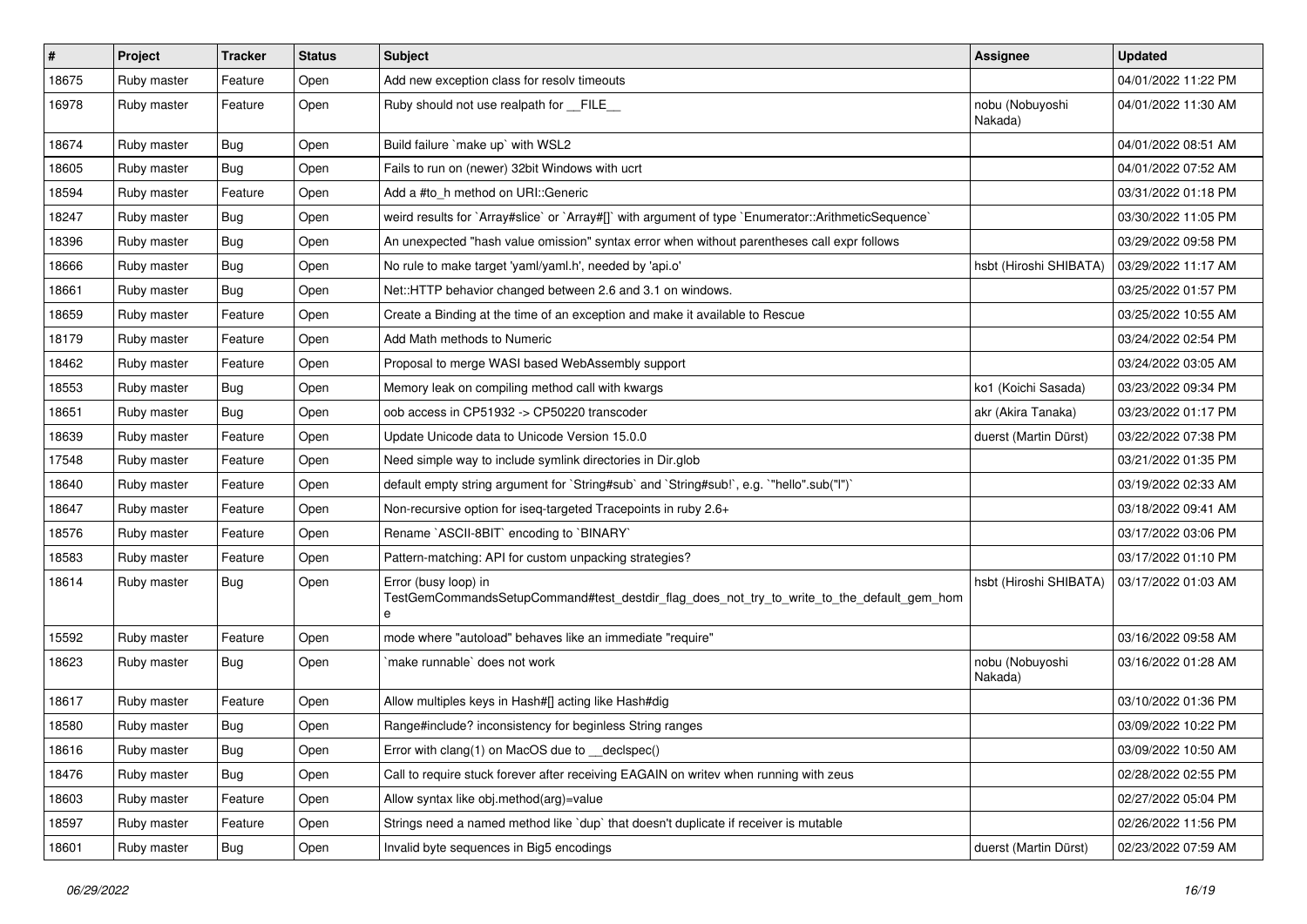| $\vert$ # | Project     | <b>Tracker</b> | <b>Status</b> | Subject                                                                                                        | <b>Assignee</b>              | <b>Updated</b>      |
|-----------|-------------|----------------|---------------|----------------------------------------------------------------------------------------------------------------|------------------------------|---------------------|
| 18498     | Ruby master | Feature        | Open          | Introduce a public WeakKeysMap that compares by equality                                                       |                              | 02/20/2022 04:06 PM |
| 18593     | Ruby master | Feature        | Open          | Add back URI.escape                                                                                            |                              | 02/18/2022 07:45 PM |
| 16989     | Ruby master | Feature        | Open          | Sets: need $\Psi$ <sup>[]</sup>                                                                                | knu (Akinori MUSHA)          | 02/18/2022 02:57 AM |
| 18568     | Ruby master | Feature        | Open          | Explore lazy RubyGems boot to reduce need for --disable-gems                                                   |                              | 02/17/2022 07:15 AM |
| 18587     | Ruby master | Misc           | Open          | What was the reason behind Ruby choosing SipHash for Hash?                                                     |                              | 02/17/2022 12:02 AM |
| 18463     | Ruby master | Feature        | Open          | Random number generation with xoshiro                                                                          |                              | 02/13/2022 09:12 AM |
| 18257     | Ruby master | <b>Bug</b>     | Open          | rb_mRubyVMFrozenCore is broken by GC run                                                                       |                              | 02/10/2022 12:36 PM |
| 18573     | Ruby master | Feature        | Open          | Object#pack1                                                                                                   |                              | 02/08/2022 08:51 AM |
| 18438     | Ruby master | Feature        | Open          | Add `Exception#additional_message` to show additional error information                                        |                              | 02/07/2022 02:55 AM |
| 18368     | Ruby master | Feature        | Open          | Range#step semantics for non-Numeric ranges                                                                    |                              | 02/02/2022 03:42 PM |
| 18564     | Ruby master | Feature        | Open          | Add Exception#detailed_message                                                                                 | mame (Yusuke Endoh)          | 02/01/2022 08:06 PM |
| 18402     | Ruby master | Feature        | Open          | <b>Argument Labels</b>                                                                                         |                              | 01/31/2022 06:14 PM |
| 18554     | Ruby master | Feature        | Open          | Move unicode_normalize to a default gem                                                                        |                              | 01/31/2022 05:51 PM |
| 17263     | Ruby master | Bug            | Open          | Fiber context switch degrades with number of fibers, limit on number of fibers                                 |                              | 01/31/2022 02:47 PM |
| 11064     | Ruby master | Bug            | Open          | #singleton_methods for objects with special singleton_class returns an empty array                             |                              | 01/31/2022 05:02 AM |
| 18515     | Ruby master | Feature        | Open          | Add Range#reverse_each implementation for performance                                                          |                              | 01/31/2022 02:23 AM |
| 18285     | Ruby master | Feature        | Open          | NoMethodError#message uses a lot of CPU/is really expensive to call                                            |                              | 01/30/2022 12:45 PM |
| 18551     | Ruby master | Feature        | Open          | Make Range#reverse_each to raise an exception if endless                                                       |                              | 01/28/2022 11:13 PM |
| 18518     | Ruby master | Bug            | Open          | NoMemoryError + [FATAL] failed to allocate memory for twice 1 << large                                         |                              | 01/28/2022 01:40 PM |
| 18136     | Ruby master | Feature        | Open          | take_while_after                                                                                               |                              | 01/28/2022 06:23 AM |
| 18507     | Ruby master | Bug            | Open          | Incorrect target os detection in configure script                                                              |                              | 01/25/2022 08:57 AM |
| 18181     | Ruby master | Feature        | Open          | Introduce Enumerable#min_with_value, max_with_value, and minmax_with_value                                     |                              | 01/25/2022 07:33 AM |
| 18510     | Ruby master | Bug            | Open          | Unexpected waiting for console when starting ruby on windows                                                   |                              | 01/23/2022 02:53 PM |
| 16757     | Ruby master | Feature        | Open          | Add intersection to Range                                                                                      |                              | 01/22/2022 07:26 AM |
| 18506     | Ruby master | Bug            | Open          | make and make install rebuild items every time unnecessarily - sometimes causing races in parallel<br>installs |                              | 01/21/2022 01:46 PM |
| 14394     | Ruby master | Feature        | Open          | Class.descendants                                                                                              | ko1 (Koichi Sasada)          | 01/20/2022 10:46 PM |
| 18429     | Ruby master | Bug            | Open          | Configure ruby-3.0.3 on Solaris 10 Unknown keyword 'URL' in './ruby.tmp.pc'                                    |                              | 01/18/2022 09:15 PM |
| 18494     | Ruby master | Feature        | Open          | [RFC] ENV["RUBY_GC_"]= changes GC parameters dynamically                                                       |                              | 01/17/2022 11:15 PM |
| 15559     | Ruby master | Feature        | Open          | Logical XOR (^^) operator                                                                                      |                              | 01/16/2022 03:20 AM |
| 16986     | Ruby master | Feature        | Open          | Anonymous Struct literal                                                                                       | matz (Yukihiro<br>Matsumoto) | 01/15/2022 04:57 PM |
| 18492     | Ruby master | <b>Bug</b>     | Open          | `rb_rescue2` inside `rb_protect` segfaults on Windows                                                          |                              | 01/14/2022 03:17 PM |
| 18472     | Ruby master | <b>Bug</b>     | Open          | rb_w32_map_errno is not found on Ruby-3.1.0                                                                    |                              | 01/13/2022 09:59 AM |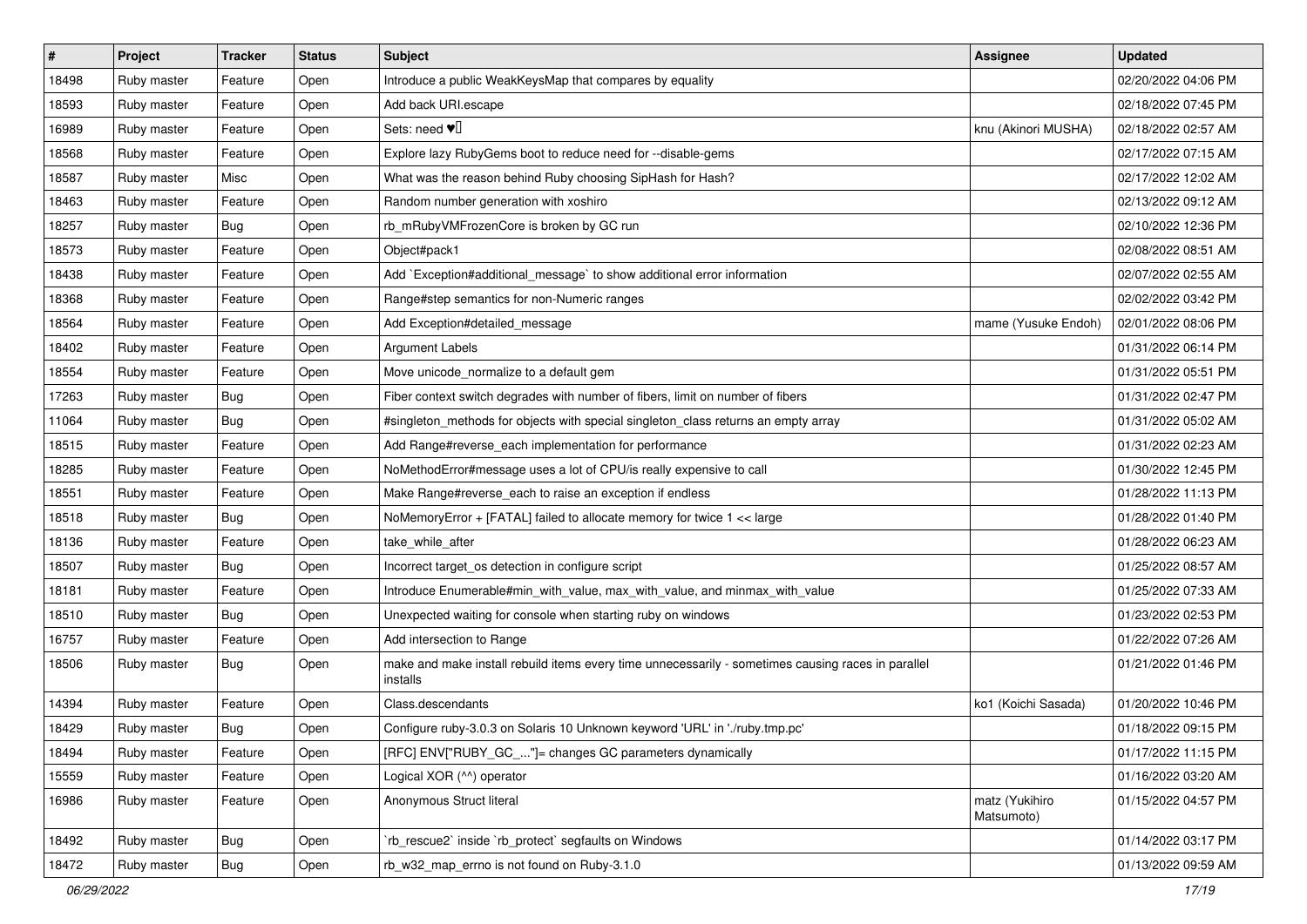| $\pmb{\#}$ | Project     | <b>Tracker</b> | <b>Status</b> | <b>Subject</b>                                                                    | Assignee                                | <b>Updated</b>      |
|------------|-------------|----------------|---------------|-----------------------------------------------------------------------------------|-----------------------------------------|---------------------|
| 18478      | Ruby master | Feature        | Open          | Module#constant_pairs                                                             |                                         | 01/11/2022 07:55 PM |
| 18477      | Ruby master | Feature        | Open          | Float#sqrt and Integer#sqrt                                                       |                                         | 01/11/2022 07:34 PM |
| 18473      | Ruby master | <b>Bug</b>     | Open          | Raw data in Socket::Option#inspect on Amazon Linux 2                              |                                         | 01/11/2022 02:13 PM |
| 18439      | Ruby master | Feature        | Open          | Support YJIT for VC++                                                             | maximecb (Maxime<br>Chevalier-Boisvert) | 01/10/2022 11:29 PM |
| 12125      | Ruby master | Feature        | Open          | Proposal: Shorthand operator for Object#method                                    |                                         | 01/07/2022 06:23 PM |
| 17473      | Ruby master | Feature        | Open          | Make Pathname to embedded class of Ruby                                           | akr (Akira Tanaka)                      | 01/07/2022 09:25 AM |
| 18277      | Ruby master | <b>Bug</b>     | Open          | buffer error (Zlib::BufError) in Zlib::Deflate#deflate when using MJIT            | k0kubun (Takashi<br>Kokubun)            | 01/05/2022 03:04 PM |
| 18454      | Ruby master | <b>Bug</b>     | Open          | YJIT slowing down key Discourse benchmarks                                        |                                         | 01/04/2022 08:45 AM |
| 18457      | Ruby master | Bug            | Open          | ruby 2.7.5 fiddle/types.rb use uint32 t but fiddle/cparser.rb lacks uint32 t      |                                         | 01/03/2022 01:00 PM |
| 18132      | Ruby master | <b>Bug</b>     | Open          | TODO: fix ccan/list thread safety                                                 |                                         | 01/02/2022 08:22 AM |
| 18456      | Ruby master | Bug            | Open          | rdoc non-determinism: module includes can be added once or twice to generated .ri |                                         | 01/01/2022 11:16 PM |
| 12901      | Ruby master | Feature        | Open          | Anonymous functions without scope lookup overhead                                 |                                         | 01/01/2022 12:30 PM |
| 14982      | Ruby master | Feature        | Open          | Improve namespace system in ruby to avoiding top-level names chaos                | matz (Yukihiro<br>Matsumoto)            | 12/31/2021 05:39 PM |
| 18440      | Ruby master | Feature        | Open          | YJIT is enabled if any YJIT tuning options are set                                |                                         | 12/30/2021 08:17 PM |
| 18376      | Ruby master | Feature        | Open          | Version comparison API                                                            |                                         | 12/30/2021 10:33 AM |
| 18332      | Ruby master | Feature        | Open          | a ? b                                                                             |                                         | 12/29/2021 04:38 AM |
| 18404      | Ruby master | Misc           | Open          | 3.1 documentation problems tracking ticket                                        |                                         | 12/24/2021 03:59 PM |
| 18423      | Ruby master | Feature        | Open          | Installing stable versions like 3.0.3 from source generates fatal error by make   |                                         | 12/23/2021 11:44 PM |
| 16817      | Ruby master | Feature        | Open          | attr predicate or attr query or attr something for? methods                       |                                         | 12/23/2021 11:44 PM |
| 16347      | Ruby master | Feature        | Open          | InmutableObject                                                                   |                                         | 12/23/2021 11:44 PM |
| 16118      | Ruby master | Feature        | Open          | Array .difference allow custom comparison                                         |                                         | 12/23/2021 11:44 PM |
| 15458      | Ruby master | Feature        | Open          | Automatic Exception#cause print in IRB                                            |                                         | 12/23/2021 11:44 PM |
| 15419      | Ruby master | Feature        | Open          | Allow Kernel#tap to be invoked with arguments like Kernel#send                    |                                         | 12/23/2021 11:43 PM |
| 15036      | Ruby master | Feature        | Open          | after upgrade when run apt upgrade metasploit                                     |                                         | 12/23/2021 11:43 PM |
| 14465      | Ruby master | Feature        | Open          | rename/alias and then obsolete UDPSocket::send                                    |                                         | 12/23/2021 11:43 PM |
| 14463      | Ruby master | Feature        | Open          | Allow comments to precede dots in member expressions                              |                                         | 12/23/2021 11:43 PM |
| 14449      | Ruby master | Feature        | Open          | error when trying to run rails s                                                  |                                         | 12/23/2021 11:43 PM |
| 12867      | Ruby master | Feature        | Open          | Add ability to check validity of a URL                                            |                                         | 12/23/2021 11:43 PM |
| 12057      | Ruby master | Feature        | Open          | Allow methods with `yield` to be called without a block                           |                                         | 12/23/2021 11:43 PM |
| 12021      | Ruby master | Feature        | Open          | Final instance variables                                                          |                                         | 12/23/2021 11:43 PM |